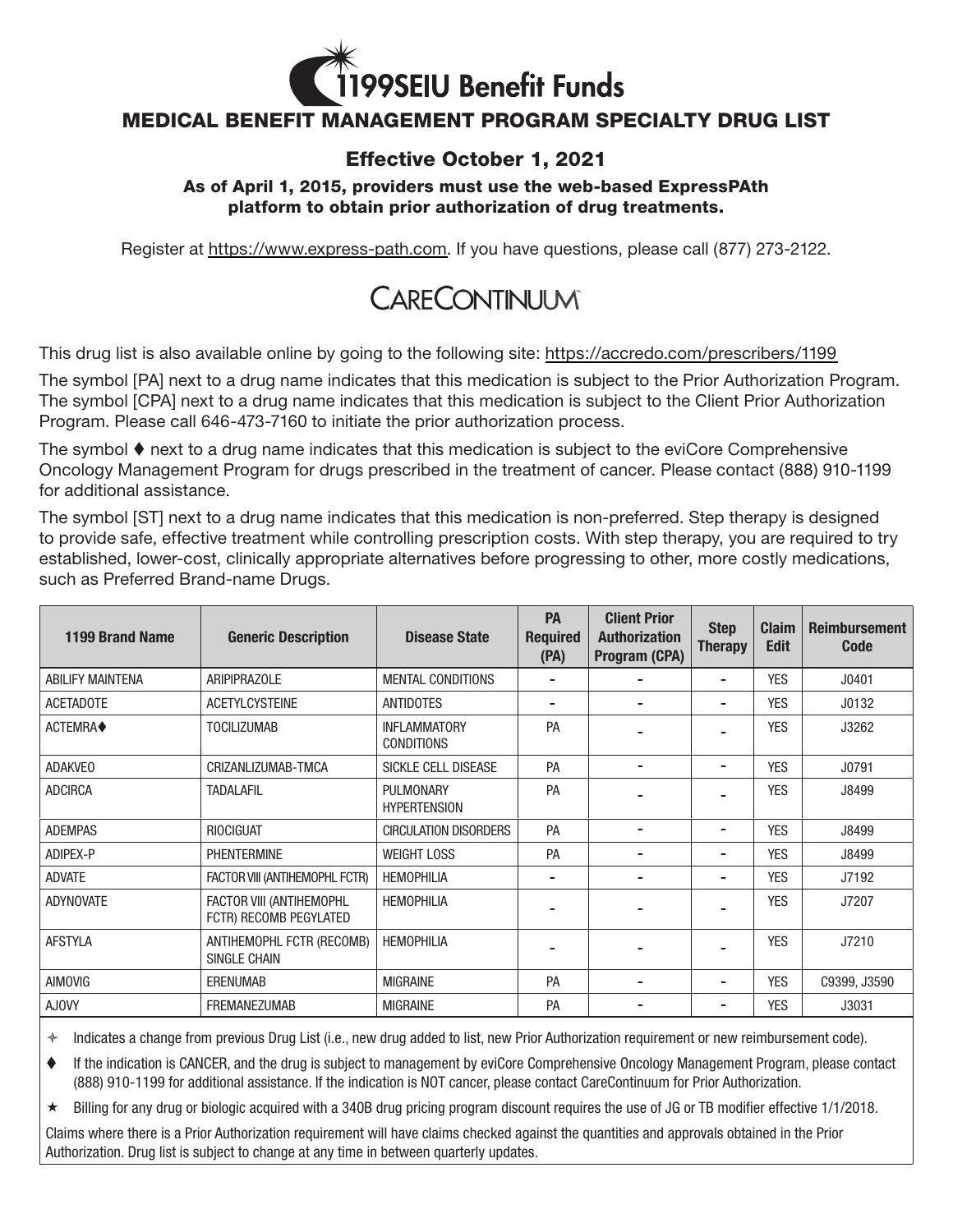| <b>1199 Brand Name</b> | <b>Generic Description</b>                   | <b>Disease State</b>                         | PA<br><b>Required</b><br>(PA) | <b>Client Prior</b><br><b>Authorization</b><br>Program (CPA) | <b>Step</b><br><b>Therapy</b> | <b>Claim</b><br><b>Edit</b> | <b>Reimbursement</b><br><b>Code</b> |
|------------------------|----------------------------------------------|----------------------------------------------|-------------------------------|--------------------------------------------------------------|-------------------------------|-----------------------------|-------------------------------------|
| <b>ALDURAZYME</b>      | <b>LARONIDASE</b>                            | <b>ENZYME DEFICIENCIES</b>                   |                               | <b>CPA</b>                                                   | $\overline{\phantom{a}}$      | <b>YES</b>                  | J1931                               |
| <b>ALPHANATE</b>       | FACTOR VIII (ANTIHEMOPHL FCTR)               | <b>HEMOPHILIA</b>                            | $\blacksquare$                | $\overline{\phantom{a}}$                                     | $\overline{\phantom{a}}$      | <b>YES</b>                  | J7186                               |
| ALPHANINE SD           | FACTOR IX COMPLEX (HUMAN)                    | <b>HEMOPHILIA</b>                            |                               |                                                              | $\overline{a}$                | <b>YES</b>                  | J7193                               |
| <b>ALPROLIX</b>        | FACTOR IX Fc FUSION PROTEIN<br><b>RECOMB</b> | <b>HEMOPHILIA</b>                            |                               |                                                              |                               | <b>YES</b>                  | J7201                               |
| <b>AMPYRA</b>          | DALFAMPRIDINE                                | <b>MULTIPLE SCLEROSIS</b>                    | PA                            |                                                              | $\overline{\phantom{a}}$      | <b>YES</b>                  | J8499                               |
| ANDEXXA                | COAGULATION FACTOR XA                        | <b>HEMATOLOGY</b>                            |                               | $\blacksquare$                                               | -                             | <b>YES</b>                  | J7169                               |
| <b>APOKYN</b>          | APOMORPHINE HCL                              | <b>MISCELLANEOUS CNS</b><br><b>DISORDERS</b> |                               |                                                              | $\overline{\phantom{0}}$      | <b>YES</b>                  | J0364                               |
| <b>ARALAST NP</b>      | ALPHA-1-PROTEINASE INHIBITOR                 | <b>RESPIRATORY CONDITIONS</b>                | PA                            | $\overline{\phantom{a}}$                                     | $\overline{\phantom{a}}$      | <b>YES</b>                  | J0256                               |
| ARANESP◆               | DARBEPOETIN ALFA                             | <b>BLOOD CELL DEFICIENCY</b>                 | PA                            | $\overline{\phantom{a}}$                                     | $\qquad \qquad \blacksquare$  | <b>YES</b>                  | J0881                               |
| <b>ARCALYST</b>        | RILONACEPT                                   | CRYOPYRIN-ASSOCIATED<br>PERIODIC SYNDROMES   | PA                            |                                                              |                               | <b>YES</b>                  | J2793                               |
| <b>ARISTADA</b>        | ARIPIPRAZOLE LAUROXIL INJ                    | <b>MENTAL CONDITIONS</b>                     | $\overline{\phantom{a}}$      | $\overline{\phantom{a}}$                                     | $\overline{\phantom{a}}$      | <b>YES</b>                  | J1944                               |
| ARISTADA INITIO        | ARIPIPRAZOLE LAUROXIL INJ                    | <b>MENTAL CONDITIONS</b>                     |                               |                                                              | -                             | <b>YES</b>                  | J1943                               |
| <b>ASCENIV</b>         | <b>IMMUNE GLOBULIN - IV</b>                  | <b>IMMUNE DEFICIENCY</b>                     | PA                            |                                                              | $\overline{\phantom{0}}$      | <b>YES</b>                  | J1554 (EFF:<br>4/01/21              |
| <b>ATGAM</b>           | LYMPHOCYTE IMMUNE GLOBULIN                   | <b>TRANSPLANT</b>                            | PA                            | $\overline{\phantom{a}}$                                     | $\qquad \qquad \blacksquare$  | <b>YES</b>                  | J7504                               |
| AUBAGIO                | <b>TERIFLUNOMIDE</b>                         | <b>MULTIPLE SCLEROSIS</b>                    | PA                            | $\blacksquare$                                               | -                             | <b>YES</b>                  | J8499                               |
| <b>AUSTEDO</b>         | <b>DEUTETRABENAZINE</b>                      | <b>MISCELLANEOUS</b><br>SPECIALTY CONDITIONS | PA                            | $\blacksquare$                                               | -                             | <b>YES</b>                  | J8499                               |
| <b>AVASTIN ♦</b>       | <b>BEVACIZUMAB</b>                           | OPHTHALMIC CONDITIONS                        | PA                            | $\overline{\phantom{a}}$                                     | $\overline{a}$                | <b>YES</b>                  | C9257                               |
| <b>AVEED</b>           | <b>TESTOSTERONE UNDECANOATE</b>              | <b>ENDOCRINE DISORDERS</b>                   | PA                            |                                                              | $\overline{\phantom{a}}$      | <b>YES</b>                  | J3145                               |
| <b>AVONEX</b>          | <b>INTERFERON BETA-1A</b>                    | MULTIPLE SCLEROSIS                           | PA                            | $\overline{\phantom{a}}$                                     | $\overline{\phantom{a}}$      | <b>YES</b>                  | J1826, Q3027                        |
| <b>AVSOLA</b>          | INFLIXIMAB-AXXQ                              | <b>INFLAMMATORY</b><br><b>CONDITIONS</b>     | PA                            |                                                              | -                             | <b>YES</b>                  | Q5121                               |
| <b>BELVIQ XR</b>       | <b>LORCASERIN</b>                            | <b>WEIGHT LOSS</b>                           | PA                            | $\blacksquare$                                               | $\overline{\phantom{0}}$      | <b>YES</b>                  | J8499                               |
| <b>BENEFIX</b>         | FACTOR VIII (ANTIHEMOPHL FCTR)               | <b>HEMOPHILIA</b>                            |                               | $\blacksquare$                                               | $\blacksquare$                | <b>YES</b>                  | J7195                               |
| <b>BENLYSTA IV</b>     | <b>BELIMUMAB</b>                             | <b>INFLAMMATORY</b><br><b>CONDITIONS</b>     | PA                            |                                                              |                               | <b>YES</b>                  | J0490                               |
| <b>BENLYSTA SC</b>     | <b>BELIMUMAB</b>                             | <b>INFLAMMATORY</b><br><b>CONDITIONS</b>     | PA                            |                                                              |                               | <b>YES</b>                  | C9399, J3590                        |
| <b>BENZPHETAMINE</b>   | <b>BENZPHETAMINE</b>                         | <b>WEIGHT LOSS</b>                           | PA                            | $\overline{\phantom{a}}$                                     | $\overline{\phantom{a}}$      | <b>YES</b>                  | J3490                               |
| <b>BEOVU</b>           | BROLUCIZUMAB-DBLL                            | OPHTHALMIC CONDITIONS                        | <b>PA</b>                     | $\blacksquare$                                               | -                             | <b>YES</b>                  | J0179                               |
| <b>BERINERT</b>        | C1 ESTERASE INHIBITOR                        | <b>HEREDITARY ANGIOEDEMA</b>                 | PA                            | $\overline{\phantom{a}}$                                     | $\overline{\phantom{a}}$      | <b>YES</b>                  | J0597                               |
| <b>BETASERON</b>       | <b>INTERFERON BETA-1B</b>                    | MULTIPLE SCLEROSIS                           | PA                            | $\overline{\phantom{a}}$                                     | -                             | <b>YES</b>                  | J1830                               |
| <b>BEVACIZUMAB</b>     | <b>BEVACIZUMAB</b>                           | OPHTHALMIC CONDITIONS                        | PA                            | $\overline{\phantom{a}}$                                     | $\overline{\phantom{a}}$      | <b>YES</b>                  | C9257, J7999                        |
| <b>BIVIGAM</b>         | IMMUNE GLOBULIN - IV                         | <b>IMMUNE DEFICIENCY</b>                     | PA                            | $\blacksquare$                                               | -                             | <b>YES</b>                  | 90283, J1556                        |
| <b>BONIVA (IV)</b>     | <b>IBANDRONATE</b>                           | <b>OSTEOPOROSIS</b>                          | PA                            | $\overline{\phantom{a}}$                                     | $\overline{\phantom{a}}$      | <b>YES</b>                  | J1740                               |
| <b>BOTOX</b>           | <b>BOTULINUM TOXIN A</b>                     | <b>NEUROMUSCULAR</b><br><b>CONDITIONS</b>    | PA                            |                                                              |                               | <b>YES</b>                  | J0585                               |

 If the indication is CANCER, and the drug is subject to management by eviCore Comprehensive Oncology Management Program, please contact (888) 910-1199 for additional assistance. If the indication is NOT cancer, please contact CareContinuum for Prior Authorization.

Billing for any drug or biologic acquired with a 340B drug pricing program discount requires the use of JG or TB modifer effective 1/1/2018.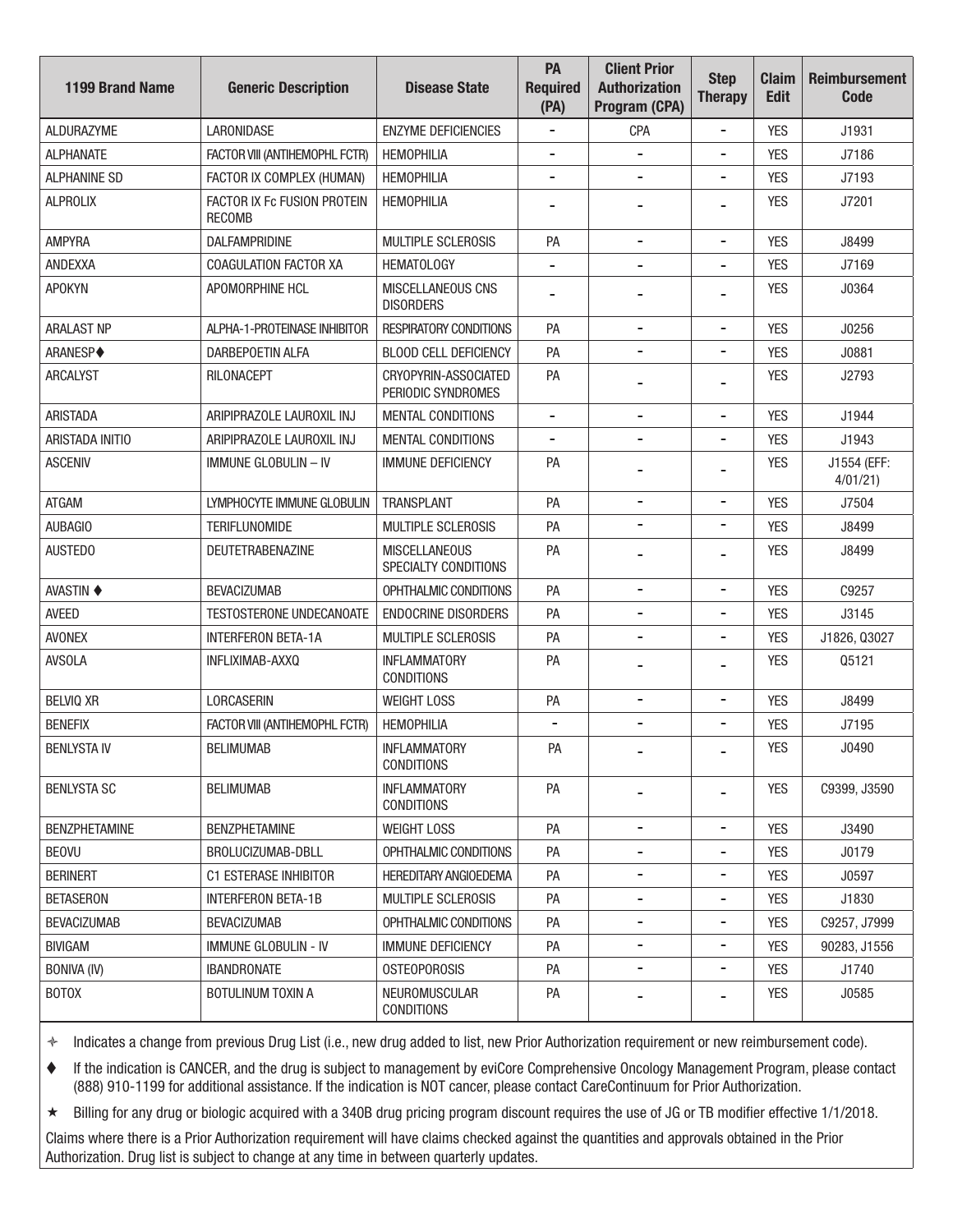| <b>1199 Brand Name</b>               | <b>Generic Description</b>                 | <b>Disease State</b>                         | PA<br><b>Required</b><br>(PA) | <b>Client Prior</b><br><b>Authorization</b><br>Program (CPA) | <b>Step</b><br><b>Therapy</b> | <b>Claim</b><br><b>Edit</b> | <b>Reimbursement</b><br><b>Code</b> |
|--------------------------------------|--------------------------------------------|----------------------------------------------|-------------------------------|--------------------------------------------------------------|-------------------------------|-----------------------------|-------------------------------------|
| <b>BRINEURA</b>                      | <b>CERLIPONASE ALFA</b>                    | <b>MISCELLANEOUS</b><br>SPECIALTY CONDITIONS | PA                            |                                                              | $\overline{\phantom{a}}$      | <b>YES</b>                  | J0567                               |
| CABENUVA+                            | <b>CABOTEGRAVIR</b>                        | <b>HIV</b>                                   | PA                            |                                                              | -                             | <b>YES</b>                  | C9077 (J0741<br>EFF: 10/1/21)       |
| <b>CABLIVI</b>                       | CAPLACIZUMAB-YHDP                          | <b>BLOOD CELL DEFICIENCY</b>                 | PA                            | $\overline{\phantom{a}}$                                     | $\overline{\phantom{a}}$      | <b>YES</b>                  | C9047                               |
| CALCIUM DISODIUM<br><b>VERSENATE</b> | EDETATE CALCIUM DISODIUM                   | <b>ANTIDOTES</b>                             |                               |                                                              | -                             | <b>YES</b>                  | J0600                               |
| <b>CARIMUNE NF</b>                   | <b>IMMUNE GLOBULIN - IV</b>                | <b>IMMUNE DEFICIENCY</b>                     | PA                            | $\overline{\phantom{a}}$                                     | $\overline{\phantom{a}}$      | <b>YES</b>                  | 90283, J1566                        |
| <b>CELLCEPT</b>                      | <b>MYCOPHENOLATE MOFETIL</b>               | <b>TRANSPLANT</b>                            |                               |                                                              | -                             | <b>YES</b>                  | J7517, J7599                        |
| <b>CEPROTIN</b>                      | PROTEIN C CONCENTRATE,<br>HUMAN            | <b>MISCELLANEOUS</b><br>SPECIALTY CONDITIONS | PA                            |                                                              | $\blacksquare$                | <b>YES</b>                  | J2724                               |
| CERDELGA                             | <b>ELIGLUSTAT</b>                          | <b>ENZYME DEFICIENCIES</b>                   | $\overline{\phantom{a}}$      | <b>CPA</b>                                                   | $\overline{\phantom{0}}$      | <b>YES</b>                  | J8499                               |
| <b>CEREZYME</b>                      | <b>IMIGLUCERASE</b>                        | <b>ENZYME DEFICIENCIES</b>                   | -                             | <b>CPA</b>                                                   | -                             | <b>YES</b>                  | J1786                               |
| <b>CHEMET</b>                        | <b>SUCCIMER</b>                            | <b>IRON TOXICITY</b>                         | PA                            |                                                              | -                             | <b>YES</b>                  | J8499                               |
| CHENODAL                             | <b>CHENODIOL</b>                           | <b>MISCELLANEOUS</b><br>SPECIALTY CONDITIONS | PA                            |                                                              | -                             | <b>YES</b>                  | NO HCPC                             |
| CHORIONIC GONADOTROPIN               | GONADOTROPIN, CHORIONIC                    | <b>ENDOCRINE DISORDERS</b>                   | $\overline{\phantom{a}}$      | $\overline{\phantom{a}}$                                     | $\overline{\phantom{a}}$      | <b>YES</b>                  | J0725                               |
| <b>CIDOFOVIR</b>                     | <b>CIDOFOVIR</b>                           | <b>VIRAL INFECTIONS</b>                      |                               |                                                              | -                             | <b>YES</b>                  | J0740                               |
| <b>CIMZIA</b>                        | CERTOLIZUMAB PEGOL                         | <b>INFLAMMATORY</b><br><b>CONDITIONS</b>     | PA                            |                                                              | -                             | <b>YES</b>                  | J0717                               |
| <b>CINQAIR</b>                       | <b>RESLIZUMAB</b>                          | <b>RESPIRATORY CONDITIONS</b>                | PA                            |                                                              | -                             | <b>YES</b>                  | C9481, J2786                        |
| <b>CINRYZE</b>                       | <b>C1 ESTERASE INHIBITOR</b>               | <b>HEREDITARY ANGIOEDEMA</b>                 | PA                            | $\overline{\phantom{a}}$                                     | $\overline{\phantom{a}}$      | <b>YES</b>                  | J0598                               |
| <b>CLEVIPREX</b>                     | <b>CLEVIDIPINE</b>                         | <b>CAARDIOVASCULAR</b><br><b>DISEASE</b>     |                               |                                                              | $\overline{a}$                | <b>YES</b>                  | C9248                               |
| <b>COAGADEX</b>                      | <b>FACTOR X HUMAN</b>                      | <b>HEMOPHILIA</b>                            | -                             | <b>CPA</b>                                                   | $\qquad \qquad \blacksquare$  | <b>YES</b>                  | J7175                               |
| <b>CONTRAVE</b>                      | NALTREXONE/BUPROPRION                      | <b>WEIGHT LOSS</b>                           | PA                            | $\overline{\phantom{a}}$                                     | -                             | <b>YES</b>                  | J3490                               |
| COPAXONE                             | <b>GLATIRAMER ACETATE</b>                  | MULTIPLE SCLEROSIS                           | PA                            | $\overline{\phantom{a}}$                                     | -                             | <b>YES</b>                  | J1595                               |
| <b>CORIFACT</b>                      | <b>FACTOR XIII</b>                         | <b>HEMOPHILIA</b>                            |                               | $\overline{\phantom{0}}$                                     | $\overline{a}$                | <b>YES</b>                  | J7180                               |
| <b>COSENTYX</b>                      | SECUKINUMAB                                | <b>INFLAMMATORY</b><br><b>CONDITIONS</b>     | PA                            |                                                              |                               | <b>YES</b>                  | C9399, J3590                        |
| CRESEMBA                             | <b>ISAVUCONAZONIUM SULFATE</b>             | ANTIFUNGAL AGENTS                            | $\overline{\phantom{0}}$      | $\overline{\phantom{0}}$                                     | $\overline{\phantom{0}}$      | <b>YES</b>                  | J1833                               |
| CROFAB                               | CROTALIDAE POLYVALENT<br><b>IMMUNE FAB</b> | ANTIDOTES                                    |                               | $\overline{\phantom{a}}$                                     | -                             | <b>YES</b>                  | J0840                               |
| CRYSVITA◆                            | BUROSUMAB-TWZA                             | METABOLIC DISORDER                           | PA                            | $\overline{\phantom{a}}$                                     | $\qquad \qquad \blacksquare$  | <b>YES</b>                  | J0584                               |
| <b>CUTAQUIG</b>                      | <b>IMMUNE GLOBULIN</b><br>[HUMAN]-HIPP     | <b>IMMUNE DEFICIENCY</b>                     | PA                            | $\blacksquare$                                               | -                             | <b>YES</b>                  | 90284, J3590                        |
| <b>CUVITRU</b>                       | <b>IMMUNE GLOBULIN - SQ</b>                | IMMUNE DEFICIENCY                            | PA                            | $\overline{\phantom{a}}$                                     | -                             | <b>YES</b>                  | J1555                               |
| <b>CYTOGAM</b>                       | CYTOMEGALOVIRUS IMMUNE<br><b>GLOB</b>      | IMMUNE DEFICIENCY                            |                               | <b>CPA</b>                                                   | $\overline{\phantom{a}}$      | <b>YES</b>                  | 90291, J0850                        |
| <b>CYTOVENE</b>                      | <b>GANCICLOVIR</b>                         | <b>VIRAL INFECTIONS</b>                      | $\qquad \qquad \blacksquare$  | $\qquad \qquad \blacksquare$                                 | $\qquad \qquad \blacksquare$  | <b>YES</b>                  | J1570                               |
| DALFAMPRIDINE                        | <b>DALFAMPRIDINE</b>                       | MULTIPLE SCLEROSIS                           | PA                            | $\qquad \qquad \blacksquare$                                 | $\qquad \qquad \blacksquare$  | <b>YES</b>                  | J8499                               |

 If the indication is CANCER, and the drug is subject to management by eviCore Comprehensive Oncology Management Program, please contact (888) 910-1199 for additional assistance. If the indication is NOT cancer, please contact CareContinuum for Prior Authorization.

Billing for any drug or biologic acquired with a 340B drug pricing program discount requires the use of JG or TB modifer effective 1/1/2018.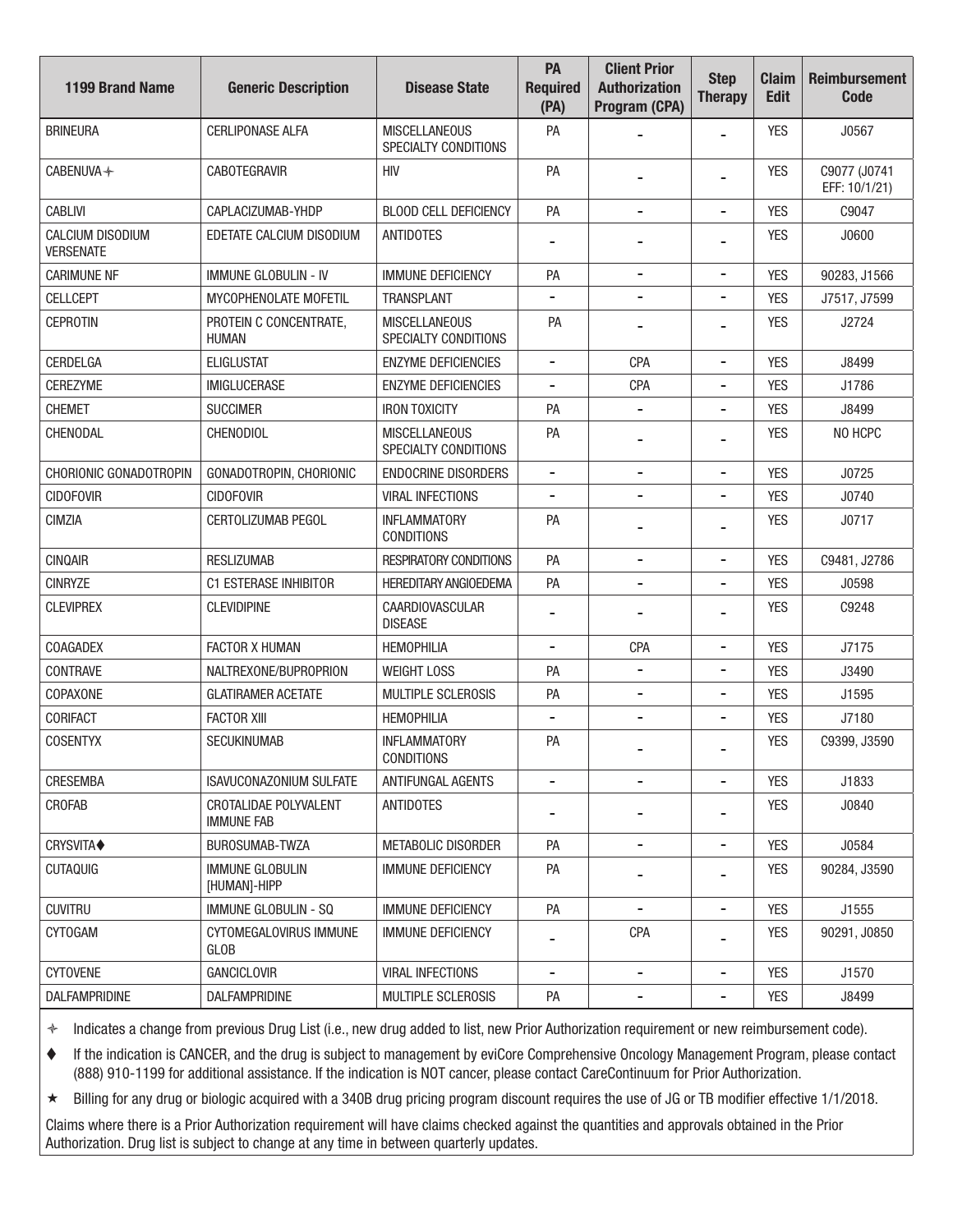| <b>1199 Brand Name</b>      | <b>Generic Description</b>                    | <b>Disease State</b>                         | PA<br><b>Required</b><br>(PA) | <b>Client Prior</b><br><b>Authorization</b><br>Program (CPA) | <b>Step</b><br><b>Therapy</b> | <b>Claim</b><br><b>Edit</b> | <b>Reimbursement</b><br><b>Code</b> |
|-----------------------------|-----------------------------------------------|----------------------------------------------|-------------------------------|--------------------------------------------------------------|-------------------------------|-----------------------------|-------------------------------------|
| <b>DDAVP</b>                | <b>DESMOPRESSIN ACETATE</b>                   | <b>ENDOCRINE DISORDERS</b>                   |                               |                                                              | $\overline{a}$                | <b>YES</b>                  | J2597                               |
| DEPO-TESTOSTERONE           | <b>TESTOSTERONE CYPIONATE</b>                 | <b>ENDOCRINE DISORDERS</b>                   | PA                            | $\overline{\phantom{a}}$                                     | -                             | <b>YES</b>                  | J1071                               |
| <b>DESFERAL</b>             | DEFEROXAMINE MESYLATE                         | <b>IRON TOXICITY</b>                         |                               |                                                              | -                             | <b>YES</b>                  | J0895                               |
| <b>DESMOPRESSIN ACETATE</b> | <b>DESMOPRESSIN ACETATE</b>                   | <b>ENDOCRINE DISORDERS</b>                   | $\blacksquare$                | $\blacksquare$                                               | -                             | <b>YES</b>                  | J2597                               |
| <b>DEXTENZA</b>             | <b>DEXAMETHASONE</b>                          | OPHTHALMIC CONDITIONS                        |                               | $\blacksquare$                                               | -                             | <b>YES</b>                  | J1096                               |
| <b>DEXYCU</b>               | <b>DEXAMETHASONE</b>                          | OPHTHALMIC CONDITIONS                        | $\overline{\phantom{0}}$      | $\blacksquare$                                               | -                             | <b>YES</b>                  | J1095                               |
| <b>DIETHYLPROPION</b>       | <b>DIETHYLPROPION</b>                         | <b>WEIGHT LOSS</b>                           | PA                            |                                                              | -                             | <b>YES</b>                  | J3490                               |
| <b>DIGIFAB</b>              | DIGOXIN IMMUNE FAB                            | <b>ANTIDOTES</b>                             |                               | $\blacksquare$                                               | -                             | <b>YES</b>                  | J1162                               |
| <b>DOPTELET</b>             | <b>AVATROMBOPAG</b>                           | <b>THROMBOCYTOPENIA</b>                      | PA                            | $\blacksquare$                                               | $\overline{a}$                | <b>YES</b>                  | C9399, J8499                        |
| <b>DUOPA</b>                | CARBIDOPA/LEVADOPA                            | NEUROLOGICAL<br><b>DISORDERS</b>             |                               |                                                              |                               | <b>YES</b>                  | J7340                               |
| <b>DUPIXENT</b>             | <b>DUPILUMAB</b>                              | <b>INFLAMMATORY</b><br><b>CONDITIONS</b>     | PA                            |                                                              |                               | <b>YES</b>                  | C9399, J3590                        |
| DUROLANE+                   | SODIUM HYALURONATE,<br><b>HYALURONIC ACID</b> | <b>OSTEOARTHRITIS</b>                        | PA                            |                                                              | <b>ST</b>                     | <b>YES</b>                  | J7318                               |
| <b>DURYSTA</b>              | <b>BIMATOPROSTIL</b>                          | OPHTHALMIC CONDITIONS                        | PA                            | $\overline{\phantom{a}}$                                     | $\overline{\phantom{a}}$      | <b>YES</b>                  | J7351                               |
| <b>DYLOJECT</b>             | DICLOFENAC SODIUM INJ                         | PAIN MANAGEMENT                              |                               |                                                              | -                             | <b>YES</b>                  | J1130                               |
| <b>DYSPORT</b>              | <b>ABOBOTULINUMTOXINA</b>                     | NEUROMUSCULAR<br><b>CONDITIONS</b>           | PA                            |                                                              |                               | <b>YES</b>                  | J0586                               |
| <b>EGRIFTA</b>              | <b>TESAMORELIN ACETATE</b>                    | <b>ENDOCRINE DISORDERS</b>                   | PA                            |                                                              | $\overline{\phantom{a}}$      | <b>YES</b>                  | C9399, J3490                        |
| <b>ELAPRASE</b>             | <b>IDURSULFASE</b>                            | <b>ENZYME DEFICIENCIES</b>                   | $\overline{\phantom{a}}$      | CPA                                                          | $\overline{\phantom{a}}$      | <b>YES</b>                  | J1743                               |
| ELELYSO                     | <b>TALIGLUCERASE ALFA</b>                     | <b>ENZYME DEFICIENCIES</b>                   |                               | <b>CPA</b>                                                   | -                             | <b>YES</b>                  | J3060                               |
| <b>ELOCTATE</b>             | FACTOR IX Fc FUSION PROTEIN<br><b>RECOMB</b>  | <b>HEMOPHILIA</b>                            |                               |                                                              |                               | <b>YES</b>                  | J7205                               |
| <b>EMFLAZA</b>              | FACTOR IX Fc FUSION PROTEIN<br><b>RECOMB</b>  | MUSCULAR DYSTROPHY                           | PA                            |                                                              | $\overline{a}$                | <b>YES</b>                  | J8499                               |
| <b>EMGALITY</b>             | <b>GALCANEZUMAB</b>                           | <b>MIGRAINE</b>                              | PA                            | $\blacksquare$                                               | $\blacksquare$                | <b>YES</b>                  | C9399, J3590                        |
| EMPAVELI +                  | PEGCETACOPLAN                                 | <b>MISCELLANEOUS</b><br>SPECIALTY CONDITIONS | PA                            |                                                              |                               |                             | C9399, J3490                        |
| <b>ENBREL</b>               | <b>ETANERCEPT</b>                             | <b>INFLAMMATORY</b><br><b>CONDITIONS</b>     | PA                            |                                                              | -                             | <b>YES</b>                  | J1438                               |
| <b>ENDARI</b>               | L-GLUTAMINE                                   | <b>MISCELLANEOUS</b><br>SPECIALTY CONDITIONS | PA                            |                                                              |                               | <b>YES</b>                  | J8499                               |
| <b>ENSPRYNG</b>             | SATRALIZUMAB-MWGE                             | <b>MISCELLANEOUS</b><br>SPECIALTY CONDITIONS | PA                            | -                                                            | $\overline{\phantom{a}}$      | <b>YES</b>                  | C9399, J3590                        |
| <b>ENTYVIO</b>              | VEDOLIZUMAB                                   | <b>INFLAMMATORY</b><br><b>CONDITIONS</b>     | PA                            |                                                              | -                             | <b>YES</b>                  | J3380                               |
| <b>EPCLUSA</b>              | SOFOSBUVIR/VELPATASVIR                        | <b>HEPATITIS C</b>                           | PA                            | $\overline{\phantom{a}}$                                     | $\overline{\phantom{a}}$      | <b>YES</b>                  | J8499                               |
| <b>EPIDIOLEX</b>            | CANNABIDIOL                                   | <b>MISCELLANEOUS</b><br>SPECIALTY CONDITIONS | PA                            |                                                              | -                             | <b>YES</b>                  | J8499                               |
| EPOGEN◆                     | EPOETIN ALFA                                  | <b>BLOOD CELL DEFICIENCY</b>                 | PA                            | -                                                            | -                             | <b>YES</b>                  | J0885, Q4081                        |

 If the indication is CANCER, and the drug is subject to management by eviCore Comprehensive Oncology Management Program, please contact (888) 910-1199 for additional assistance. If the indication is NOT cancer, please contact CareContinuum for Prior Authorization.

Billing for any drug or biologic acquired with a 340B drug pricing program discount requires the use of JG or TB modifer effective 1/1/2018.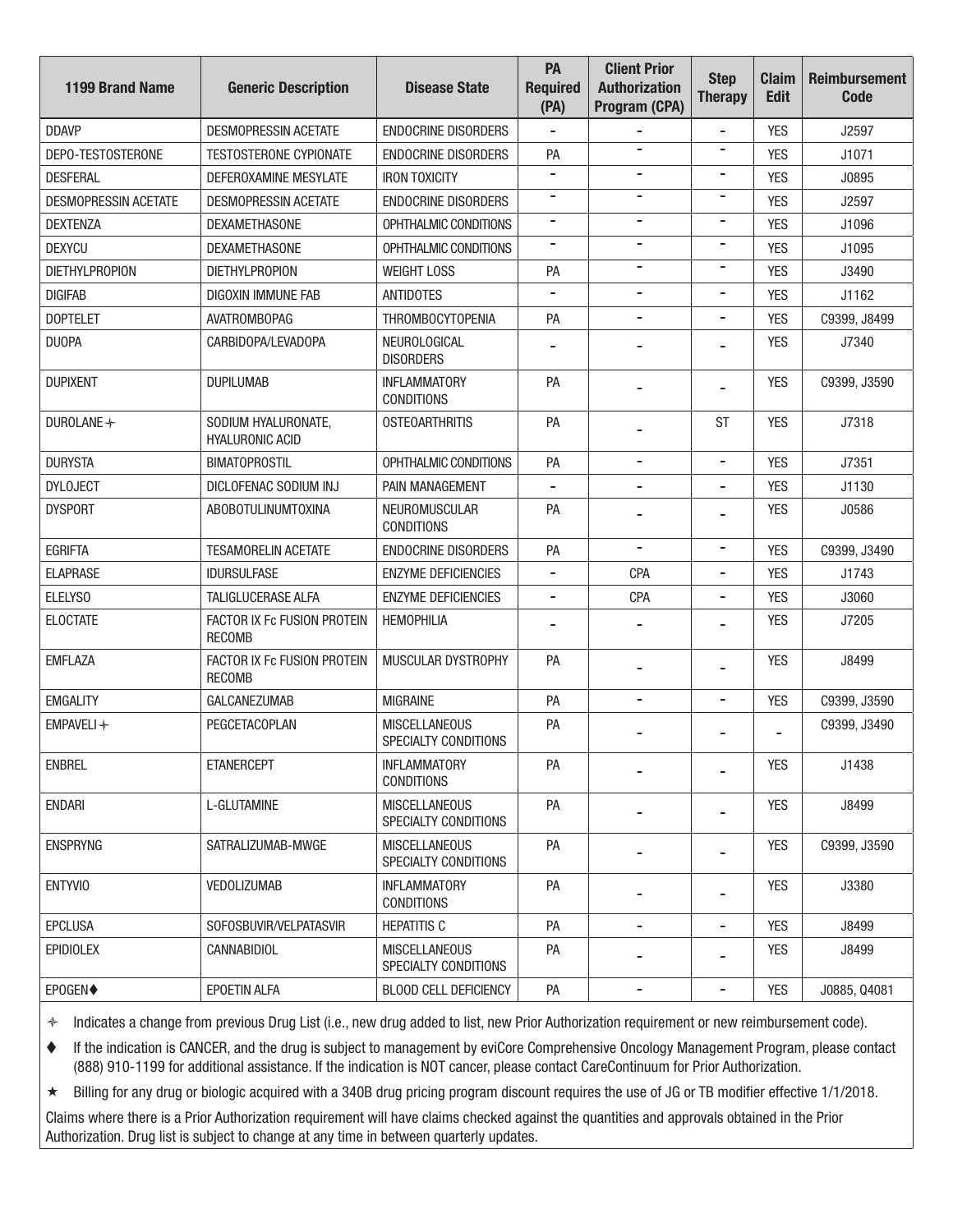| <b>1199 Brand Name</b>  | <b>Generic Description</b>        | <b>Disease State</b>                           | PA<br><b>Required</b><br>(PA) | <b>Client Prior</b><br><b>Authorization</b><br>Program (CPA) | <b>Step</b><br><b>Therapy</b> | <b>Claim</b><br><b>Edit</b> | <b>Reimbursement</b><br><b>Code</b> |
|-------------------------|-----------------------------------|------------------------------------------------|-------------------------------|--------------------------------------------------------------|-------------------------------|-----------------------------|-------------------------------------|
| EPOPROSTENOL SODIUM     | EPOPROSTENOL NA                   | PULMONARY<br><b>HYPERTENSION</b>               | PA                            |                                                              | $\overline{\phantom{a}}$      | <b>YES</b>                  | J1325                               |
| <b>ESBRIET</b>          | <b>PIRFENIDONE</b>                | <b>IDIOPATHIC PULMONARY</b><br><b>FIBROSIS</b> | PA                            |                                                              |                               | <b>YES</b>                  | J8499                               |
| <b>ESPEROCT</b>         | <b>ANTIHEMOPHILIC FACTOR VIII</b> | <b>HEMOPHILIA</b>                              | $\overline{\phantom{a}}$      | $\overline{\phantom{a}}$                                     | $\overline{\phantom{a}}$      | <b>YES</b>                  | J7199                               |
| <b>EUFLEXXA</b>         | SODIUM HYALURONATE                | <b>OSTEOARTHRITIS</b>                          | PA                            |                                                              | -                             | <b>YES</b>                  | J7323                               |
| <b>EVENITY</b>          | ROMOSOZUMAB-AQQG                  | <b>OSTEOPOROSIS</b>                            | PA                            | $\overline{\phantom{a}}$                                     | $\overline{\phantom{a}}$      | <b>YES</b>                  | J3111                               |
| $EVKEEZA+$              | EVINACUMAB-DGNB                   | <b>HIGH BLOOD</b><br><b>CHOLESTEROL</b>        | PA                            | $\blacksquare$                                               | -                             | <b>YES</b>                  | C9079 (J1305<br>EFF: 10/1/21)       |
| <b>EVRYSDI</b>          | <b>RISDIPLAM</b>                  | <b>SPINAL MUSCULAR</b><br><b>ATROPHY</b>       | $\overline{\phantom{0}}$      | <b>CPA</b>                                                   | $\overline{\phantom{a}}$      | N <sub>0</sub>              | J8499                               |
| <b>EXJADE</b>           | <b>DEFERASIROX</b>                | <b>IRON TOXICITY</b>                           | PA                            | $\blacksquare$                                               | $\overline{\phantom{a}}$      | <b>YES</b>                  | J8499                               |
| <b>EXTAVIA</b>          | <b>INTERFERON BETA-1B</b>         | MULTIPLE SCLEROSIS                             | PA                            | $\blacksquare$                                               | -                             | <b>YES</b>                  | J1830                               |
| <b>EYLEA</b>            | AFLIBERCEPT                       | OPHTHALMIC CONDITIONS                          | PA                            | $\overline{\phantom{a}}$                                     | $\overline{\phantom{a}}$      | <b>YES</b>                  | J0178                               |
| <b>FABRAZYME</b>        | AGALSIDASE                        | <b>ENZYME DEFICIENCIES</b>                     | -                             | CPA                                                          | $\overline{\phantom{a}}$      | <b>YES</b>                  | J0180                               |
| <b>FASENRA</b>          | <b>BENRALIZUMAB</b>               | <b>RESPIRATORY CONDITIONS</b>                  | PA                            | $\overline{\phantom{a}}$                                     | $\qquad \qquad \blacksquare$  | <b>YES</b>                  | J0517                               |
| <b>FEIBA NF</b>         | ANTI-INHIBITOR COAGULANT<br>COMP. | <b>HEMOPHILIA</b>                              |                               |                                                              | $\overline{\phantom{a}}$      | <b>YES</b>                  | J7198                               |
| FENSOLVI +              | LEUPROLIDE ACETATE DEPOT          | <b>ENDOCRINE DISORDERS</b>                     | PA                            | $\blacksquare$                                               | -                             | <b>YES</b>                  | J1950 (J1951 EFF:<br>7/1/21         |
| <b>FERRIPROX</b>        | <b>DEFERIPRONE</b>                | <b>IRON TOXICITY</b>                           | PA                            | $\blacksquare$                                               | $\qquad \qquad \blacksquare$  | <b>YES</b>                  | J8499                               |
| <b>FIBRYGA</b>          | <b>FIBRINOGEN</b>                 | <b>HEMATOLOGY</b>                              |                               | $\overline{\phantom{a}}$                                     | $\overline{\phantom{a}}$      | <b>YES</b>                  | J7177                               |
| <b>FIRAZYR</b>          | <b>ICATIBANT ACETATE</b>          | <b>HEREDITARY ANGIOEDEMA</b>                   | PA                            |                                                              | $\blacksquare$                | <b>YES</b>                  | J1744                               |
| <b>FIRDAPSE</b>         | AMIFAMPRIDINE                     | MUSCULAR DYSTROPHY                             | $\overline{\phantom{a}}$      | <b>CPA</b>                                                   | $\overline{\phantom{a}}$      | <b>YES</b>                  | J8499                               |
| <b>FLEBOGAMMA DIF</b>   | <b>IMMUNE GLOBULIN - IV</b>       | <b>IMMUNE DEFICIENCY</b>                       | PA                            |                                                              | $\blacksquare$                | <b>YES</b>                  | 90283, J1572                        |
| <b>FLOLAN</b>           | EPOPROSTENOL NA                   | PULMONARY<br><b>HYPERTENSION</b>               | PA                            |                                                              | -                             | <b>YES</b>                  | J1325                               |
| <b>FOLLISTIM AQ</b>     | FOLLITROPIN BETA, RECOMB          | <b>ENDOCRINE DISORDERS</b>                     | -                             | $\overline{\phantom{a}}$                                     | $\overline{\phantom{a}}$      | <b>YES</b>                  | S0128                               |
| <b>FORTEO</b>           | <b>TERIPARATIDE</b>               | <b>OSTEOPOROSIS</b>                            | PA                            | $\blacksquare$                                               | $\overline{a}$                | <b>YES</b>                  | J3110                               |
| <b>FOSCAVIR</b>         | <b>FOSCARNET SODUIM</b>           | <b>VIRAL INFECTIONS</b>                        |                               | $\overline{\phantom{a}}$                                     | $\overline{\phantom{a}}$      | <b>YES</b>                  | J1455                               |
| <b>FUZEON</b>           | <b>ENFUVIRTIDE</b>                | <b>HIV</b>                                     |                               | $\overline{\phantom{a}}$                                     | $\overline{\phantom{a}}$      | <b>YES</b>                  | J1324                               |
| <b>GALAFOLD</b>         | <b>MIGALASTAT</b>                 | <b>ENZYME DEFICIENCIES</b>                     | PA                            |                                                              |                               | <b>YES</b>                  | C9399, J8499                        |
| <b>GAMASTAN S-D</b>     | <b>IMMUNE GLOBULIN - IM</b>       | <b>IMMUNE DEFICIENCY</b>                       | PA                            |                                                              |                               | <b>YES</b>                  | 90281, J1460,<br>J1560              |
| <b>GAMIFANT</b>         | EMAPALUMAB-LZSG                   | <b>MISCELLANEOUS</b><br><b>CONDITIONS</b>      | PA                            |                                                              |                               | <b>YES</b>                  | J9210                               |
| <b>GAMMAGARD LIQUID</b> | <b>IMMUNE GLOBULIN - IV</b>       | <b>IMMUNE DEFICIENCY</b>                       | PA                            |                                                              |                               | <b>YES</b>                  | 90283, 90284,<br>J1569              |
| GAMMAGARD S-D           | <b>IMMUNE GLOBULIN - IV</b>       | <b>IMMUNE DEFICIENCY</b>                       | PA                            | $\blacksquare$                                               | $\qquad \qquad \blacksquare$  | <b>YES</b>                  | 90283, J1566                        |
| GAMMAKED                | IMMUNE GLOBULIN - IV/SQ           | <b>IMMUNE DEFICIENCY</b>                       | PA                            |                                                              | ۰                             | <b>YES</b>                  | 90283, 90284,<br>J1561              |

 If the indication is CANCER, and the drug is subject to management by eviCore Comprehensive Oncology Management Program, please contact (888) 910-1199 for additional assistance. If the indication is NOT cancer, please contact CareContinuum for Prior Authorization.

Billing for any drug or biologic acquired with a 340B drug pricing program discount requires the use of JG or TB modifer effective 1/1/2018.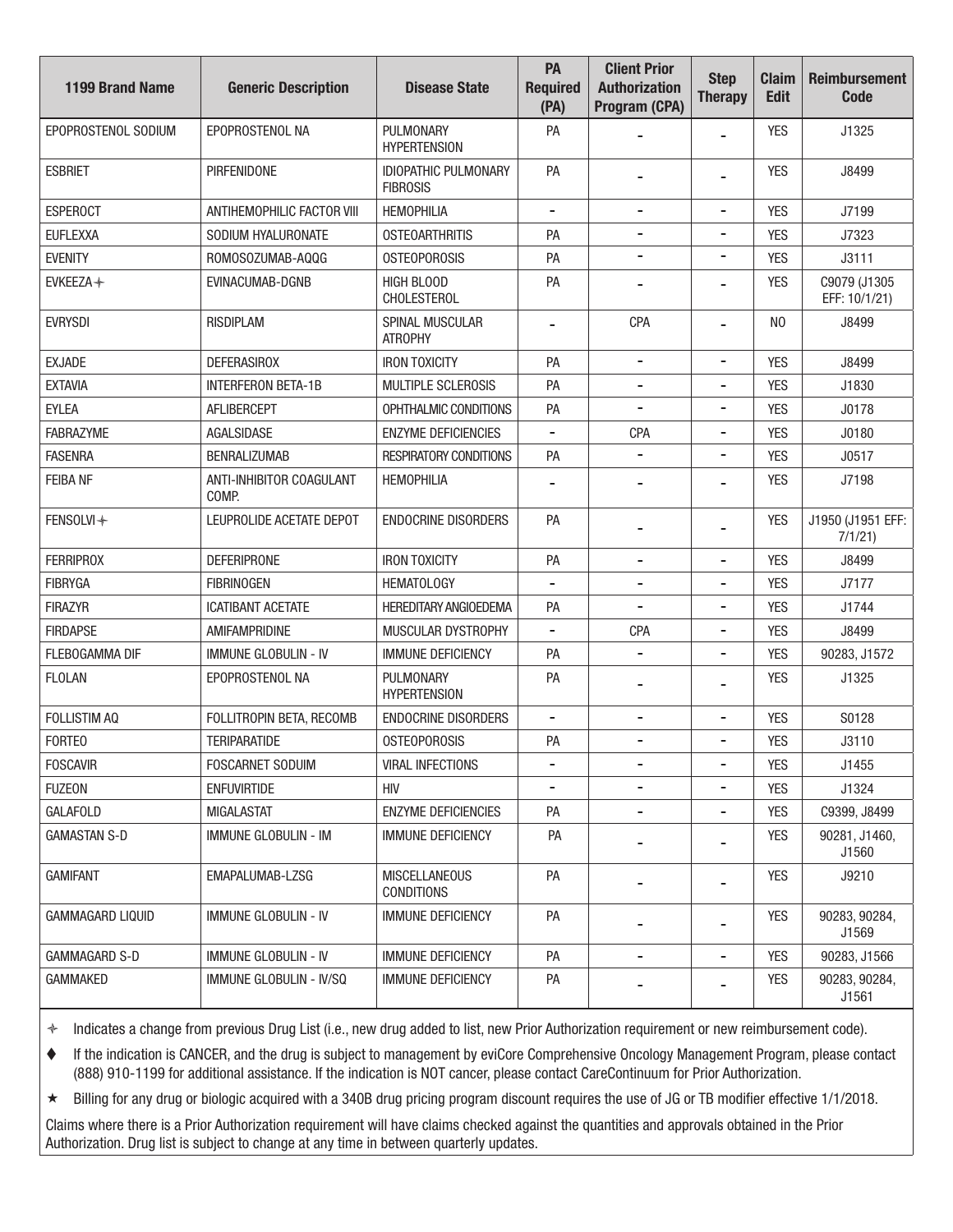| <b>1199 Brand Name</b>                 | <b>Generic Description</b>                      | <b>Disease State</b>                         | PA<br><b>Required</b><br>(PA) | <b>Client Prior</b><br><b>Authorization</b><br>Program (CPA) | <b>Step</b><br><b>Therapy</b> | <b>Claim</b><br><b>Edit</b> | <b>Reimbursement</b><br><b>Code</b> |
|----------------------------------------|-------------------------------------------------|----------------------------------------------|-------------------------------|--------------------------------------------------------------|-------------------------------|-----------------------------|-------------------------------------|
| <b>GAMMAPLEX</b>                       | <b>IMMUNE GLOBULIN - IV</b>                     | <b>IMMUNE DEFICIENCY</b>                     | PA                            |                                                              | $\overline{\phantom{a}}$      | <b>YES</b>                  | 90283, J1557                        |
| <b>GAMUNEX-C</b>                       | <b>IMMUNE GLOBULIN - IV</b>                     | <b>IMMUNE DEFICIENCY</b>                     | PA                            |                                                              |                               | <b>YES</b>                  | 90283, 90284,<br>J1561              |
| <b>GANCICLOVIR</b>                     | <b>GANCICLOVIR</b>                              | <b>VIRAL INFECTIONS</b>                      |                               |                                                              | -                             | <b>YES</b>                  | J1570                               |
| GEL-ONE $+$                            | <b>HYALURONATE SODIUM</b>                       | <b>OSTEOARTHRITIS</b>                        | PA                            | $\blacksquare$                                               | <b>ST</b>                     | <b>YES</b>                  | J7326                               |
| GELSYN-3+                              | <b>HYALURONATE SODIUM</b>                       | <b>OSTEOARTHRITIS</b>                        | PA                            |                                                              | <b>ST</b>                     | <b>YES</b>                  | J7328                               |
| <b>GENOTROPIN</b>                      | <b>SOMATROPIN</b>                               | <b>GROWTH DEFICIENCY</b>                     | PA                            | $\qquad \qquad \blacksquare$                                 | $\qquad \qquad \blacksquare$  | <b>YES</b>                  | J2941                               |
| GENVISC 850+                           | <b>HYALURONATE SODIUM</b>                       | <b>OSTEOARTHRITIS</b>                        | PA                            |                                                              | <b>ST</b>                     | <b>YES</b>                  | J7320, Q9980                        |
| <b>GILENYA</b>                         | FINGOLIMOD HYDROCHLORIDE                        | MULTIPLE SCLEROSIS                           | PA                            | $\overline{\phantom{a}}$                                     | $\overline{\phantom{a}}$      | <b>YES</b>                  | J8499                               |
| <b>GIVLAARI</b>                        | <b>GIVOSIRAN</b>                                | <b>MISCELLANEOUS</b><br><b>CONDITIONS</b>    | PA                            |                                                              | -                             | <b>YES</b>                  | J0223                               |
| <b>GLASSIA</b>                         | ALPHA-1-PROTEINASE INHIBITOR                    | <b>RESPIRATORY</b><br><b>CONDITIONS</b>      | PA                            |                                                              | $\overline{\phantom{0}}$      | <b>YES</b>                  | J0257                               |
| <b>GLATOPA</b>                         | <b>GLATIRAMER ACETATE</b>                       | <b>MULTIPLE SCLEROSIS</b>                    | PA                            | $\overline{\phantom{a}}$                                     | $\overline{\phantom{a}}$      | <b>YES</b>                  | J1595                               |
| <b>GRASTEK</b>                         | <b>TIMOTHY GRASS POLLEN</b><br>ALLERGEN EXTRACT | <b>ASTHMA AND ALLERGY</b>                    | PA                            |                                                              | -                             | <b>YES</b>                  | J3590, C9399                        |
| H.P. ACTHAR GEL                        | <b>CORTICOTROPIN</b>                            | <b>MISCELLANEOUS CNS</b><br><b>DISORDERS</b> | PA                            |                                                              |                               | <b>YES</b>                  | J0800                               |
| <b>HAEGARDA</b>                        | C1 ESTERASE INHIBITOR                           | <b>HEREDITARY ANGIOEDEMA</b>                 | PA                            | $\overline{\phantom{a}}$                                     | $\qquad \qquad \blacksquare$  | <b>YES</b>                  | J0599                               |
| <b>HARVONI</b>                         | LEDIPASVIR/SOFOSBUVIR                           | <b>HEPATITIS C</b>                           | PA                            | $\overline{\phantom{a}}$                                     | $\overline{\phantom{a}}$      | <b>YES</b>                  | J8499                               |
| <b>HELIXATE FS</b>                     | FACTOR VIII (ANTIHEMOPHL FCTR)                  | <b>HEMOPHILIA</b>                            | $\overline{\phantom{a}}$      | $\overline{\phantom{a}}$                                     | $\overline{\phantom{a}}$      | <b>YES</b>                  | J7192                               |
| <b>HEMLIBRA</b>                        | <b>EMICIZUMAB</b>                               | <b>HEMOPHILIA</b>                            |                               | $\overline{\phantom{a}}$                                     | $\overline{\phantom{a}}$      | <b>YES</b>                  | J7170                               |
| <b>HEMOFIL M</b>                       | FACTOR VIII (ANTIHEMOPHL FCTR)                  | <b>HEMOPHILIA</b>                            |                               |                                                              | $\overline{\phantom{a}}$      | <b>YES</b>                  | J7190                               |
| <b>HEPAGAM B</b>                       | HEP.B IMMUNE GLOB/MALTOSE                       | <b>HEPATITIS B</b>                           |                               | $\overline{\phantom{a}}$                                     | $\overline{\phantom{a}}$      | <b>YES</b>                  | J1571, J1573                        |
| <b>HETLIOZ</b>                         | <b>TASIMELTEON</b>                              | <b>MISCELLANEOUS</b><br>SPECIALTY CONDITIONS | PA                            | $\blacksquare$                                               | -                             | <b>YES</b>                  | J8499                               |
| <b>HIZENTRA</b>                        | IMMUNE GLOBULIN-SQ                              | <b>IMMUNE DEFICIENCY</b>                     | PA                            | $\overline{\phantom{a}}$                                     | $\overline{\phantom{a}}$      | <b>YES</b>                  | 90284, J1599                        |
| <b>HUMATE-P</b>                        | FACTOR VIII (ANTIHEMOPHL FCTR)                  | <b>HEMOPHILIA</b>                            | -                             | $\overline{\phantom{a}}$                                     | $\overline{\phantom{a}}$      | <b>YES</b>                  | J7187                               |
| <b>HUMATROPE</b>                       | <b>SOMATROPIN</b>                               | <b>GROWTH DEFICIENCY</b>                     | PA                            |                                                              |                               | <b>YES</b>                  | J2941                               |
| <b>HUMIRA</b>                          | ADALIMUMAB                                      | <b>INFLAMMATORY</b><br><b>CONDITIONS</b>     | PA                            |                                                              |                               | <b>YES</b>                  | J0135                               |
| $HYALGAN +$                            | SODIUM HYALURONATE                              | <b>OSTEOARTHRITIS</b>                        | PA                            | $\overline{\phantom{a}}$                                     | ST                            | <b>YES</b>                  | J7321                               |
| HYDROXYPROGESTERONE<br><b>CAPROATE</b> | HYDROXYPROGESTERONE<br><b>CAPROATE</b>          | <b>MISCELLANEOUS</b><br>SPECIALTY CONDITIONS | PA                            |                                                              |                               | <b>YES</b>                  | J1726                               |
| $HYMOVIS +$                            | <b>HYALURONIC ACID</b>                          | <b>OSTEOARTHRITIS</b>                        | PA                            | $\overline{\phantom{a}}$                                     | <b>ST</b>                     | <b>YES</b>                  | C9471, J7322                        |
| <b>HYPERHEP B S-D</b>                  | <b>HEPATITIS B IMMUNE GLOBULIN</b>              | <b>HEPATITIS B</b>                           | $\qquad \qquad \blacksquare$  | $\overline{\phantom{a}}$                                     | $\overline{\phantom{a}}$      | <b>YES</b>                  | 90371                               |
| <b>HYPERRAB S-D</b>                    | RABIES IMMUNE GLOBULIN                          | <b>IMMUNE DEFICIENCY</b>                     |                               |                                                              | -                             | <b>YES</b>                  | 90375                               |
| <b>HYQVIA</b>                          | <b>IMMUNE GLOBULIN - SQ</b>                     | <b>IMMUNE DEFICIENCY</b>                     | PA                            | $\overline{\phantom{a}}$                                     | $\qquad \qquad \blacksquare$  | <b>YES</b>                  | J1575                               |
| <b>ICATIBANT</b>                       | <b>ICATIBANT</b>                                | <b>HEREDITARY ANGIOEDEMA</b>                 | PA                            |                                                              | $\overline{\phantom{a}}$      | <b>YES</b>                  | J1744                               |
| <b>IDELVION</b>                        | FACTOR IX ALBUMIN FUSION<br>PROTEIN RECOMB      | <b>HEMOPHILIA</b>                            |                               |                                                              |                               | <b>YES</b>                  | J7202                               |

 If the indication is CANCER, and the drug is subject to management by eviCore Comprehensive Oncology Management Program, please contact (888) 910-1199 for additional assistance. If the indication is NOT cancer, please contact CareContinuum for Prior Authorization.

Billing for any drug or biologic acquired with a 340B drug pricing program discount requires the use of JG or TB modifer effective 1/1/2018.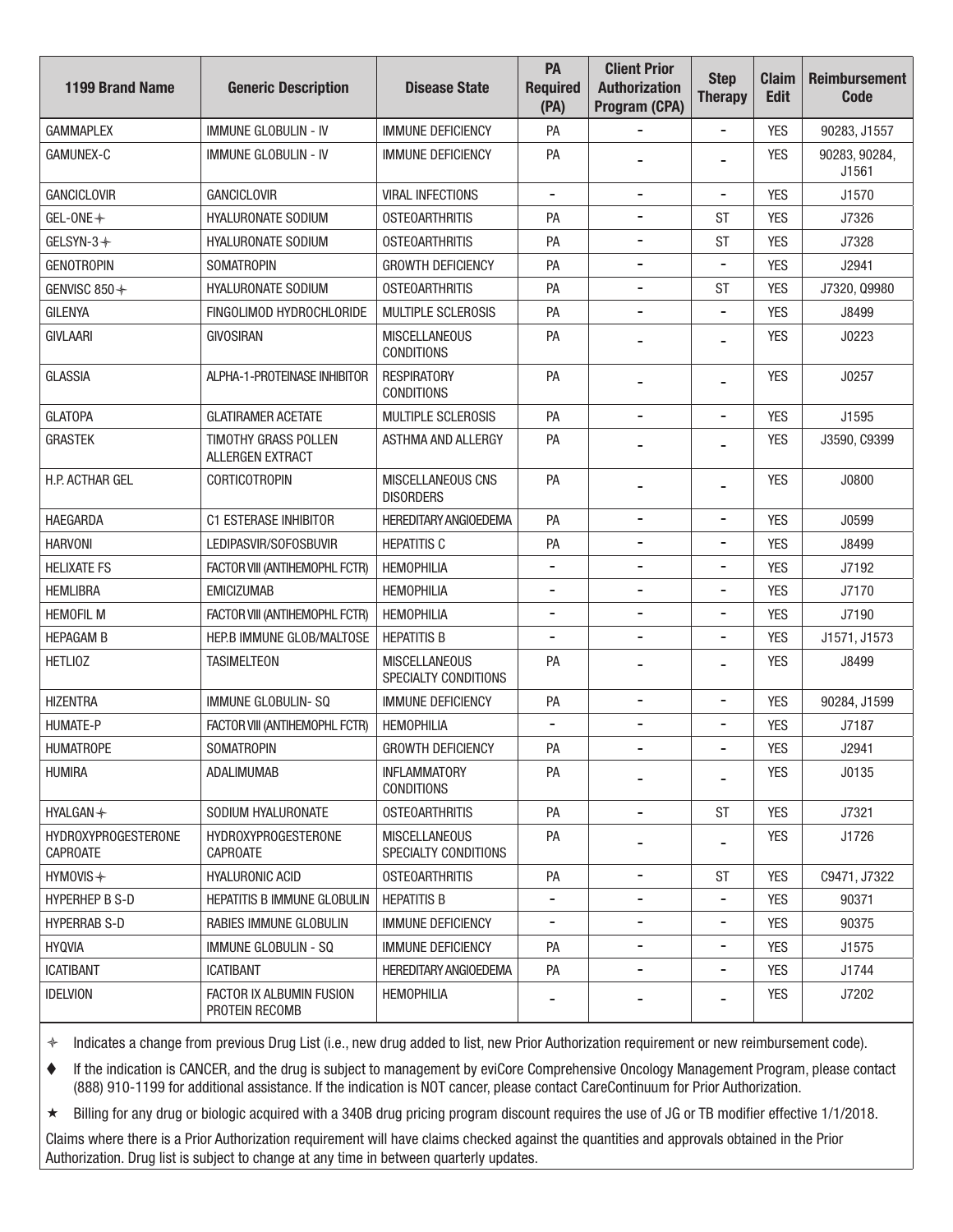| <b>1199 Brand Name</b>  | <b>Generic Description</b>                            | <b>Disease State</b>                         | PA<br><b>Required</b><br>(PA) | <b>Client Prior</b><br><b>Authorization</b><br>Program (CPA) | <b>Step</b><br><b>Therapy</b> | <b>Claim</b><br><b>Edit</b> | <b>Reimbursement</b><br><b>Code</b> |
|-------------------------|-------------------------------------------------------|----------------------------------------------|-------------------------------|--------------------------------------------------------------|-------------------------------|-----------------------------|-------------------------------------|
| <b>ILARIS</b>           | CANAKINUMAB                                           | CRYOPYRIN-ASSOCIATED<br>PERIODIC SYNDROMES   | PA                            |                                                              | $\overline{\phantom{a}}$      | <b>YES</b>                  | J0638                               |
| <b>ILUMYA</b>           | <b>TILDRAKIZUMAB</b>                                  | <b>INFLAMMATORY</b><br><b>CONDITIONS</b>     | PA                            |                                                              | $\blacksquare$                | <b>YES</b>                  | J3245                               |
| <b>ILUVIEN</b>          | FLUOCINOLONE ACETONIDE<br><b>INTRAVITREAL IMPLANT</b> | OPHTHALMIC CONDITIONS                        |                               |                                                              |                               | <b>YES</b>                  | J7313                               |
| <b>IMCIVREE</b>         | <b>SETMELANOTIDE</b>                                  | <b>ENDOCRINE DISORDERS</b>                   | PA                            |                                                              | -                             | <b>YES</b>                  | J3490, J3590                        |
| <b>IMOGAM RABIES-HT</b> | RABIES IMMUNE GLOBULIN                                | <b>IMMUNE DEFICIENCY</b>                     | $\blacksquare$                | $\overline{\phantom{a}}$                                     | $\overline{\phantom{a}}$      | <b>YES</b>                  | 90376                               |
| <b>INCRELEX</b>         | <b>MECASERMIN</b>                                     | <b>GROWTH DEFICIENCY</b>                     | PA                            |                                                              | $\overline{a}$                | <b>YES</b>                  | J2170                               |
| <b>INFLECTRA</b>        | INFLIXIMAB - dyyb                                     | <b>INFLAMMATORY</b><br><b>CONDITIONS</b>     | PA                            |                                                              |                               | <b>YES</b>                  | Q5103                               |
| <b>INGREZZA</b>         | VALBENAZINE                                           | <b>MISCELLANEOUS</b><br>SPECIALTY CONDITIONS | PA                            |                                                              | $\overline{a}$                | <b>YES</b>                  | J8499                               |
| <b>IXINITY</b>          | COAGULATION FACTOR IX<br><b>RECOMB</b>                | <b>HEMOPHILIA</b>                            |                               |                                                              | -                             | <b>YES</b>                  | J7195                               |
| <b>JADENU</b>           | <b>DEFERASIROX</b>                                    | <b>IRON TOXICITY</b>                         | PA                            | $\overline{\phantom{a}}$                                     | $\overline{\phantom{a}}$      | <b>YES</b>                  | J8499                               |
| <b>JETREA</b>           | <b>OCRIPLASMIN</b>                                    | OPHTHALMIC CONDITIONS                        |                               |                                                              | $\overline{a}$                | <b>YES</b>                  | J7316                               |
| JIVI                    | ANTIHEMOPHILIC FACTOR, AHF,<br><b>FACTOR VIII</b>     | <b>HEMOPHILIA</b>                            |                               |                                                              |                               | <b>YES</b>                  | J7208                               |
| <b>JUXTAPID</b>         | <b>LOMITAPIDE</b>                                     | <b>HYPERCHOLESTEROLEMIA</b>                  | PA                            | $\overline{\phantom{0}}$                                     | $\overline{\phantom{a}}$      | <b>YES</b>                  | J8499                               |
| <b>JYNARQUE</b>         | <b>TOLVAPTAN</b>                                      | <b>MISCELLANEOUS</b><br><b>CONDITIONS</b>    | PA                            |                                                              |                               | <b>YES</b>                  | J8499                               |
| <b>KALBITOR</b>         | ECALLANTIDE                                           | <b>HEREDITARY ANGIOEDEMA</b>                 | PA                            | $\overline{a}$                                               | $\overline{\phantom{a}}$      | <b>YES</b>                  | J1290                               |
| <b>KALYDECO</b>         | <b>IVACAFTOR</b>                                      | <b>CYSTIC FIBROSIS</b>                       | PA                            |                                                              | -                             | <b>YES</b>                  | J8499                               |
| <b>KANUMA</b>           | SEBELIPASE ALFA                                       | <b>ENZYME DEFICIENCIES</b>                   | $\overline{\phantom{a}}$      | CPA                                                          | -                             | <b>YES</b>                  | C9478, J2840                        |
| <b>KCENTRA</b>          | PROTHROMBIN COMPLEX<br>HUMAN                          | <b>HEMOPHILIA</b>                            |                               |                                                              | -                             | <b>YES</b>                  | C9132 (J7168<br>EFF: 7/1/21)        |
| <b>KENALOG</b>          | TRIAMCINOLONE ACETONIDE                               | <b>INFLAMMATORY</b><br><b>CONDITIONS</b>     |                               |                                                              | -                             | <b>YES</b>                  | J3301                               |
| <b>KESIMPTA</b>         | <b>OFATUMUMAB</b>                                     | MULTIPLE SCLEROSIS                           | PA                            |                                                              | $\overline{a}$                | <b>YES</b>                  | J3490                               |
| <b>KEVZARA</b>          | SARILUMAB                                             | <b>INFLAMMATORY</b><br><b>CONDITIONS</b>     | PA                            |                                                              |                               | <b>YES</b>                  | C9399, J3590                        |
| <b>KINERET</b>          | <b>ANAKINRA</b>                                       | <b>INFLAMMATORY</b><br><b>CONDITIONS</b>     | PA                            |                                                              | $\overline{\phantom{a}}$      | <b>YES</b>                  | J3590                               |
| KOATE-DVI               | FACTOR VIII (ANTIHEMOPHL FCTR)                        | <b>HEMOPHILIA</b>                            | $\overline{\phantom{a}}$      | $\overline{\phantom{a}}$                                     | $\overline{\phantom{a}}$      | <b>YES</b>                  | J7190                               |
| <b>KOGENATE FS</b>      | FACTOR VIII (ANTIHEMOPHL FCTR)                        | <b>HEMOPHILIA</b>                            | $\overline{\phantom{a}}$      | $\overline{\phantom{a}}$                                     | $\blacksquare$                | <b>YES</b>                  | J7192                               |
| <b>KORLYM</b>           | <b>MIFEPRISTONE</b>                                   | <b>ENDOCRINE DISORDERS</b>                   | PA                            |                                                              | -                             | <b>YES</b>                  | J8499                               |
| <b>KOVALTRY</b>         | FACTOR VIII (ANTIHEMOPHL<br>FCTR) RECOMB              | <b>HEMOPHILIA</b>                            |                               |                                                              |                               | <b>YES</b>                  | J7211                               |
| <b>KRYSTEXXA</b>        | PEGLOTICASE                                           | <b>GOUT</b>                                  | PA                            | -                                                            | $\overline{\phantom{a}}$      | <b>YES</b>                  | J2507                               |
| <b>KUVAN</b>            | SAPROPTERIN DIHYDROCHLORIDE                           | <b>ENDOCRINE DISORDERS</b>                   | PA                            | $\overline{\phantom{a}}$                                     | $\overline{\phantom{a}}$      | <b>YES</b>                  | J8499                               |
| <b>KYLEENA</b>          | <b>LEVONORGESTREL</b>                                 | CONTRACEPTIVE                                | Ξ.                            |                                                              | -                             | <b>YES</b>                  | J7296                               |

 If the indication is CANCER, and the drug is subject to management by eviCore Comprehensive Oncology Management Program, please contact (888) 910-1199 for additional assistance. If the indication is NOT cancer, please contact CareContinuum for Prior Authorization.

Billing for any drug or biologic acquired with a 340B drug pricing program discount requires the use of JG or TB modifer effective 1/1/2018.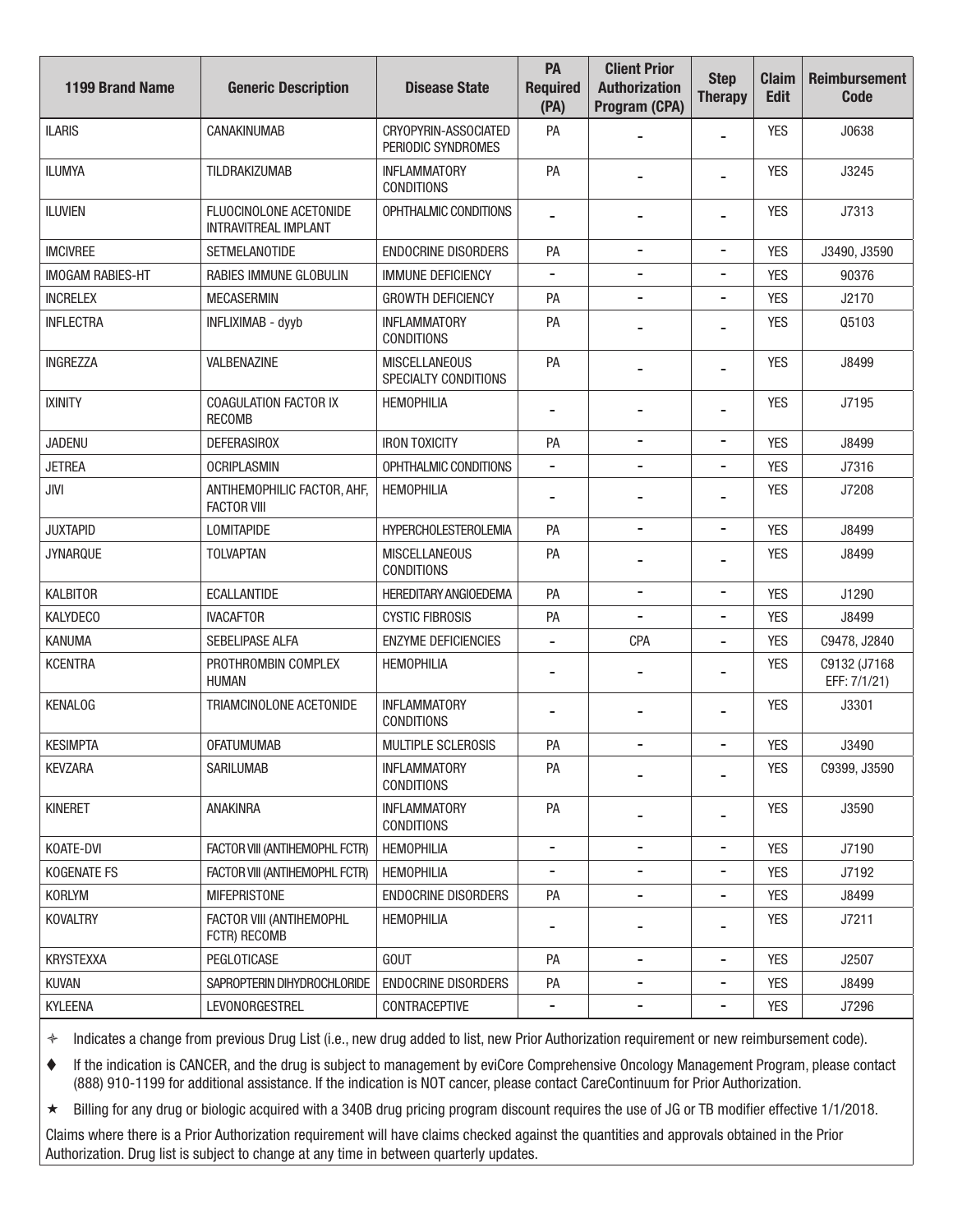| <b>1199 Brand Name</b>   | <b>Generic Description</b>                    | <b>Disease State</b>                         | PA<br><b>Required</b><br>(PA) | <b>Client Prior</b><br><b>Authorization</b><br>Program (CPA) | <b>Step</b><br><b>Therapy</b> | <b>Claim</b><br><b>Edit</b> | <b>Reimbursement</b><br><b>Code</b> |
|--------------------------|-----------------------------------------------|----------------------------------------------|-------------------------------|--------------------------------------------------------------|-------------------------------|-----------------------------|-------------------------------------|
| <b>LEMTRADA</b>          | <b>ALEMTUZUMAB</b>                            | MULTIPLE SCLEROSIS                           | PA                            |                                                              | $\qquad \qquad \blacksquare$  | <b>YES</b>                  | J0202                               |
| <b>I FTAIRIS</b>         | <b>AMBRISENTAN</b>                            | PULMONARY<br><b>HYPERTENSION</b>             | PA                            |                                                              |                               | <b>YES</b>                  | J8499                               |
| <b>LILETTA</b>           | <b>LEVONORGESTREL</b>                         | CONTRACEPTIVE                                |                               | -                                                            | $\overline{\phantom{a}}$      | <b>YES</b>                  | J7297                               |
| LOMAIRA                  | <b>PHENTERMINE</b>                            | <b>WEIGHT LOSS</b>                           | PA                            | $\blacksquare$                                               | -                             | <b>YES</b>                  | J3490                               |
| <b>LUCENTIS</b>          | RANIBIZUMAB                                   | OPHTHALMIC CONDITIONS                        | PA                            |                                                              | $\overline{\phantom{a}}$      | <b>YES</b>                  | J2778                               |
| LUMIZYME                 | ALGLUCOSIDASE ALFA                            | <b>ENZYME DEFICIENCIES</b>                   |                               | CPA                                                          | $\overline{\phantom{a}}$      | <b>YES</b>                  | J0221                               |
| LUPANETA                 | LEUPROLIDE DEPOT/<br>NORETHINDRONE            | <b>MISCELLANEOUS</b><br><b>CONDITIONS</b>    | PA                            |                                                              | $\overline{\phantom{0}}$      | <b>YES</b>                  | C9399, J3490                        |
| <b>LUPRON DEPOT PED◆</b> | LEUPROLIDE DEPOT                              | <b>MISCELLANEOUS</b><br><b>CONDITIONS</b>    | PA                            |                                                              | -                             | <b>YES</b>                  | J1950                               |
| <b>LUPRON DEPOT◆</b>     | LEUPROLIDE DEPOT                              | <b>MISCELLANEOUS</b><br><b>CONDITIONS</b>    | PA                            |                                                              |                               | <b>YES</b>                  | J1950, J9217                        |
| LUXTURNA                 | <b>VORETIGENE NAPARVOVEC</b>                  | OPHTHALMIC CONDITIONS                        | PA                            |                                                              | $\qquad \qquad \blacksquare$  | <b>YES</b>                  | J3398                               |
| <b>MAKENA</b>            | <b>HYDROXYPROGESTERONE</b><br><b>CAPROATE</b> | <b>MISCELLANEOUS</b><br>SPECIALTY CONDITIONS | PA                            |                                                              |                               | <b>YES</b>                  | J1726                               |
| <b>MAVYRET</b>           | GLECAPREVIR/PIBRENTASVIR                      | <b>HEPATITIS C</b>                           | PA                            | $\overline{\phantom{a}}$                                     | $\overline{\phantom{a}}$      | <b>YES</b>                  | J8499                               |
| <b>MIACALCIN</b>         | <b>CALCITONIN</b>                             | <b>BONE CONDITIONS</b>                       |                               |                                                              | $\overline{\phantom{0}}$      | <b>YES</b>                  | J0630                               |
| <b>MIRCERA</b>           | <b>EPOETIN BETA</b>                           | <b>BLOOD CELL DEFICIENCY</b>                 | PA                            | $\overline{\phantom{0}}$                                     | -                             | <b>YES</b>                  | J0887, J0888                        |
| <b>MIRENA</b>            | <b>LEVONORGESTREL</b>                         | CONTRACEPTIVE                                |                               |                                                              |                               | <b>YES</b>                  | J7298                               |
| MONOCLATE-P              | FACTOR VIII (ANTIHEMOPHL FCTR)                | <b>HEMOPHILIA</b>                            |                               | $\blacksquare$                                               | $\overline{\phantom{a}}$      | <b>YES</b>                  | J7190                               |
| <b>MONONINE</b>          | FACTOR IX COMPLEX (HUMAN)                     | <b>HEMOPHILIA</b>                            |                               | $\blacksquare$                                               | -                             | <b>YES</b>                  | J7193                               |
| MONOVISC                 | SODIUM HYALURONATE                            | <b>OSTEOARTHRITIS</b>                        | PA                            | $\blacksquare$                                               | $\overline{\phantom{a}}$      | <b>YES</b>                  | J7327                               |
| <b>MULPLETA</b>          | <b>LUSUTROMBOPAG</b>                          | <b>THROMBOCYTOPENIA</b>                      | PA                            | $\blacksquare$                                               | -                             | <b>YES</b>                  | C9399, J8499                        |
| <b>MVASI</b> ♦           | BEVACIZUMAB-AWWB                              | OPHTHALMIC CONDITIONS                        | PA                            | -                                                            | $\overline{\phantom{a}}$      | <b>YES</b>                  | Q5107                               |
| <b>MYALEPT</b>           | <b>METRELEPTIN</b>                            | <b>LIPODYSTROPHY</b>                         | PA                            | $\blacksquare$                                               | $\overline{\phantom{a}}$      | <b>YES</b>                  | J3590, C9399                        |
| MYCOPHENOLATE MOFETIL    | MYCOPHENOLATE MOFETIL                         | <b>TRANSPLANT</b>                            |                               |                                                              | -                             | <b>YES</b>                  | J7517                               |
| <b>MYFORTIC</b>          | MYCOPHENOLATE SODIUM                          | <b>TRANSPLANT</b>                            |                               |                                                              |                               | <b>YES</b>                  | J7518                               |
| <b>MYOBLOC</b>           | BOTULINUM TOXIN TYPE B                        | NEUROMUSCULAR<br><b>CONDITIONS</b>           | PA                            |                                                              | ۰                             | <b>YES</b>                  | J0587                               |
| NABI-HB                  | <b>HEPATITIS B IMMUNE GLOBULIN</b>            | <b>HEPATITIS B</b>                           |                               |                                                              |                               | <b>YES</b>                  | 90371                               |
| NAGLAZYME                | <b>GALSULFASE</b>                             | <b>ENZYME DEFICIENCIES</b>                   | $\blacksquare$                | <b>CPA</b>                                                   | -                             | <b>YES</b>                  | J1458                               |
| <b>NATPARA</b>           | PARATHYROID HORMONE                           | <b>ENDOCRINE DISORDERS</b>                   | PA                            |                                                              |                               | <b>YES</b>                  | C9399, J3590                        |
| NEUPOGEN◆                | FILGRASTIM, G-CSF                             | <b>BLOOD CELL DEFICIENCY</b>                 | PA                            |                                                              |                               | <b>YES</b>                  | J1442                               |
| NEXPLANON                | <b>ETONOGESTREL</b>                           | CONTRACEPTIVE                                |                               | $\overline{\phantom{0}}$                                     | -                             | <b>YES</b>                  | J7307                               |
| NEXVIAZYME +             | AVALGLUCOSIDAE ALFA-NGPT                      | <b>ENZYME DEFICIENCIES</b>                   | -                             | <b>CPA</b>                                                   | $\qquad \qquad \blacksquare$  | <b>YES</b>                  | C9399, J3590                        |
| NIVESTYM◆                | FILGRASTIM-AAFI                               | <b>BLOOD CELL DEFICIENCY</b>                 | PA                            | $\blacksquare$                                               | -                             | <b>YES</b>                  | Q5110                               |
| <b>NORDITROPIN</b>       | <b>SOMATROPIN</b>                             | <b>GROWTH DEFICIENCY</b>                     | PA                            | $\overline{\phantom{a}}$                                     | $\overline{\phantom{a}}$      | <b>YES</b>                  | J2941                               |
| <b>NOVAREL</b>           | GONADOTROPIN, CHORIONIC                       | <b>ENDOCRINE DISORDERS</b>                   | ٠                             | -                                                            | $\qquad \qquad \blacksquare$  | <b>YES</b>                  | J0725                               |

 If the indication is CANCER, and the drug is subject to management by eviCore Comprehensive Oncology Management Program, please contact (888) 910-1199 for additional assistance. If the indication is NOT cancer, please contact CareContinuum for Prior Authorization.

Billing for any drug or biologic acquired with a 340B drug pricing program discount requires the use of JG or TB modifer effective 1/1/2018.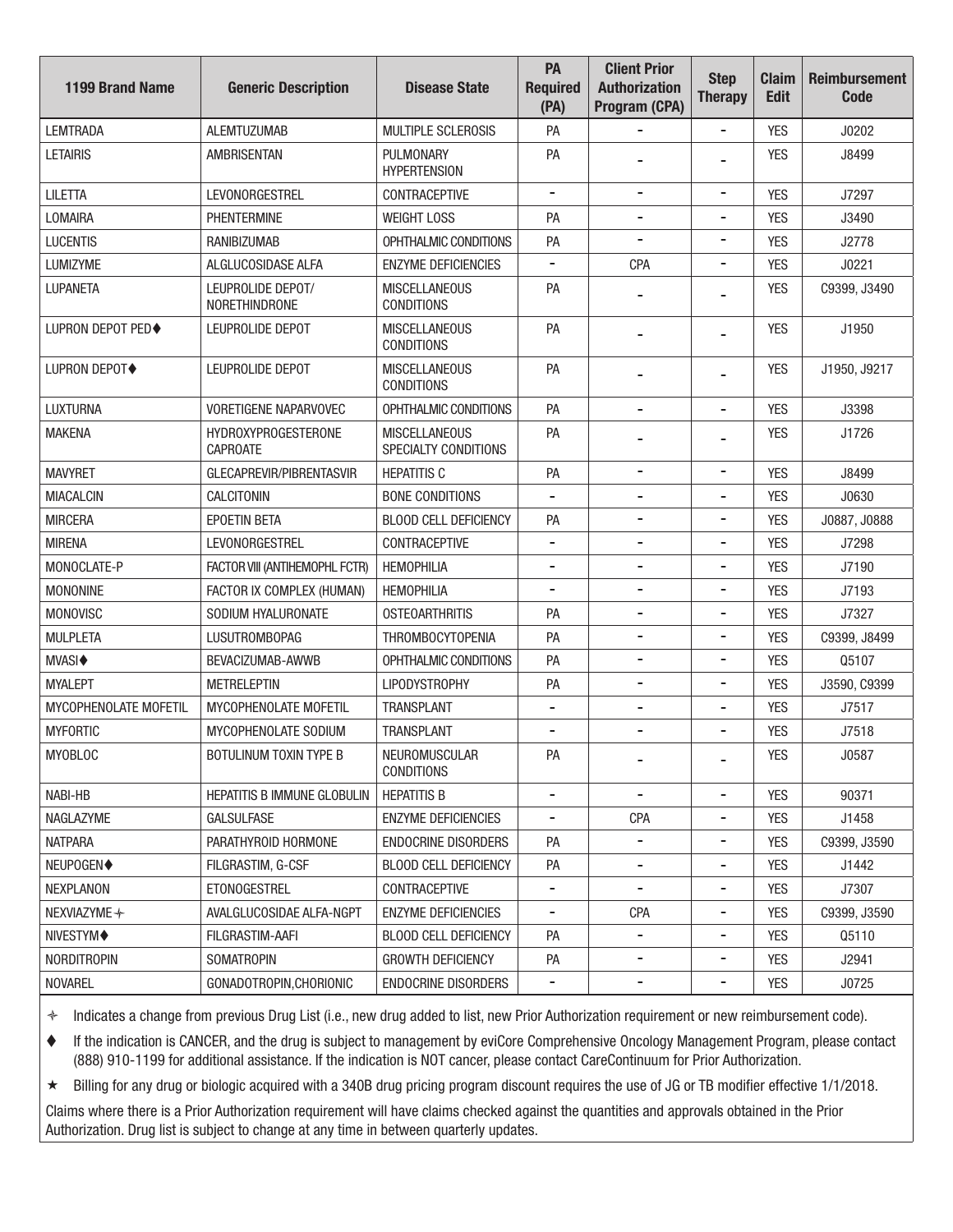| <b>1199 Brand Name</b> | <b>Generic Description</b>                      | <b>Disease State</b>                           | PA<br><b>Required</b><br>(PA) | <b>Client Prior</b><br><b>Authorization</b><br>Program (CPA) | <b>Step</b><br><b>Therapy</b> | <b>Claim</b><br><b>Edit</b> | <b>Reimbursement</b><br><b>Code</b> |
|------------------------|-------------------------------------------------|------------------------------------------------|-------------------------------|--------------------------------------------------------------|-------------------------------|-----------------------------|-------------------------------------|
| <b>NOVOEIGHT</b>       | FACTOR VIII (ANTIHEMOPHL<br>FCTR) RECOMB        | <b>HEMOPHILIA</b>                              |                               |                                                              | $\overline{\phantom{0}}$      | <b>YES</b>                  | J7182                               |
| NOVOSEVEN RT           | FACTOR VIIA, RECOMB<br>(BHK CELLS)              | <b>HEMOPHILIA</b>                              |                               |                                                              |                               | <b>YES</b>                  | J7189                               |
| <b>NPLATE</b>          | ROMIPLOSTIM                                     | THROMBOCYTOPENIA                               | PA                            | $\overline{\phantom{a}}$                                     | $\overline{\phantom{a}}$      | <b>YES</b>                  | J2796                               |
| <b>NUCALA</b>          | <b>MEPOLIZUMAB</b>                              | <b>RESPIRATORY CONDITIONS</b>                  | PA                            |                                                              |                               | <b>YES</b>                  | C9473, J2182                        |
| <b>NULIBRY</b>         | <b>FOSDENOPTERIN</b>                            | <b>ENZYME DEFICIENCIES</b>                     | PA                            | -                                                            | -                             | <b>YES</b>                  | C9399, J3590                        |
| NULOJIX                | <b>BELATACEPT</b>                               | <b>TRANSPLANT</b>                              | PA                            | $\overline{\phantom{0}}$                                     | -                             | <b>YES</b>                  | J0485                               |
| <b>NUPLAZID</b>        | <b>PIMAVANSERIN</b>                             | <b>MENTAL/NEURO</b><br><b>DISORDERS</b>        | PA                            |                                                              |                               | <b>YES</b>                  | J8499                               |
| <b>NUTROPIN</b>        | <b>SOMATROPIN</b>                               | <b>GROWTH DEFICIENCY</b>                       | PA                            |                                                              | $\overline{\phantom{0}}$      | <b>YES</b>                  | J2941                               |
| <b>NUVARING</b>        | ETONOGESTREL/ETHYINYL<br><b>ESTRADIOL</b>       | CONTRACEPTIVE                                  |                               |                                                              | $\overline{\phantom{0}}$      | <b>YES</b>                  | J7295 EFF:<br>10/1/21               |
| <b>NUWIQ</b>           | FACTOR VIII (ANTIHEMOPHL<br>FCTR) RECOMB        | <b>HEMOPHILIA</b>                              |                               |                                                              | $\overline{\phantom{0}}$      | <b>YES</b>                  | J7209                               |
| <b>OBIZUR</b>          | ANTIHEMOPHL FCTR (RECOMB)<br>PORCINE SEQUENCE   | <b>HEMOPHILIA</b>                              |                               | $\blacksquare$                                               | -                             | <b>YES</b>                  | J7194, J7188                        |
| <b>OCREVUS</b>         | <b>OCRELIZUMAB</b>                              | <b>MULTIPLE SCLEROSIS</b>                      | PA                            | $\overline{\phantom{a}}$                                     | $\qquad \qquad \blacksquare$  | <b>YES</b>                  | J2350                               |
| <b>OCTAGAM</b>         | <b>IMMUNE GLOBULIN - IV</b>                     | <b>IMMUNE DEFICIENCY</b>                       | PA                            |                                                              |                               | <b>YES</b>                  | 90283, J1568                        |
| OCTREOTIDE ACETATE     | <b>OCTREOTIDE</b>                               | <b>ENDOCRINE DISORDERS</b>                     | $\overline{\phantom{a}}$      | $\blacksquare$                                               | $\overline{\phantom{a}}$      | <b>YES</b>                  | J2354                               |
| <b>OFEV</b>            | NINTEDANIB                                      | <b>IDIOPATHIC PULMONARY</b><br><b>FIBROSIS</b> | PA                            |                                                              | $\overline{\phantom{0}}$      | <b>YES</b>                  | J8499                               |
| <b>OLUMIANT</b>        | <b>BARICITINIB</b>                              | <b>INFLAMMATORY</b><br><b>CONDITIONS</b>       | PA                            |                                                              | $\blacksquare$                | <b>YES</b>                  | C9399, J8499                        |
| <b>OMNITROPE</b>       | <b>SOMATROPIN</b>                               | <b>GROWTH DEFICIENCY</b>                       | PA                            | $\overline{\phantom{a}}$                                     | $\overline{\phantom{a}}$      | <b>YES</b>                  | J2941                               |
| <b>ONPATTRO</b>        | <b>PATISIRAN</b>                                | <b>AMYLOIDOSIS</b>                             | PA                            |                                                              | -                             | <b>YES</b>                  | J0222                               |
| <b>OPSUMIT</b>         | <b>MACITENTAN</b>                               | PULMONARY<br><b>HYPERTENSION</b>               | PA                            |                                                              |                               | <b>YES</b>                  | J8499                               |
| <b>ORALAIR</b>         | MIXED GRASS POLLENS<br><b>ALLERGENS EXTRACT</b> | <b>ASTHMA AND ALLERGY</b>                      | PA                            |                                                              | $\blacksquare$                | <b>YES</b>                  | C9399, J3590                        |
| <b>ORENCIA</b>         | ABATACEPT/MALTOSE                               | <b>INFLAMMATORY</b><br><b>CONDITIONS</b>       | PA                            |                                                              |                               | <b>YES</b>                  | J0129                               |
| <b>ORENITRAM</b>       | <b>TREPROSTINIL</b>                             | PULMONARY<br><b>HYPERTENSION</b>               | PA                            |                                                              |                               | <b>YES</b>                  | J8499                               |
| <b>ORKAMBI</b>         | LUMACAFTOR/IVACAFTOR                            | <b>CYSTIC FIBROSIS</b>                         | PA                            | -                                                            | $\overline{\phantom{a}}$      | <b>YES</b>                  | J8499                               |
| <b>ORTHOVISC</b>       | <b>HYALURONATE SODIUM</b>                       | <b>OSTEOARTHRITIS</b>                          | PA                            | $\overline{\phantom{a}}$                                     | $\qquad \qquad \blacksquare$  | <b>YES</b>                  | J7324                               |
| <b>OTEZLA</b>          | APREMILAST                                      | <b>INFLAMMATORY CON-</b><br><b>DITIONS</b>     | PA                            |                                                              | $\overline{\phantom{a}}$      | <b>YES</b>                  | J8499                               |
| <b>OTIPRIO</b>         | <b>CIPROFLOXACIN</b>                            | <b>INFECTIOUS DISEASE</b>                      | $\blacksquare$                | $\overline{\phantom{a}}$                                     | $\overline{\phantom{a}}$      | <b>YES</b>                  | J7342                               |
| <b>OXLUMO</b>          | LUMASIRAN                                       | <b>MISCELLANEOUS</b><br><b>CONDITIONS</b>      | PA                            |                                                              | $\overline{\phantom{a}}$      | <b>YES</b>                  | J3490 (J0224 EFF:<br>7/1/21         |
| <b>OZURDEX</b>         | DEXAMETHASONE,<br>INTRAVITREAL IMPLANT          | OPHTHALMIC CONDITIONS                          |                               |                                                              | $\overline{\phantom{a}}$      | <b>YES</b>                  | J7312                               |

 If the indication is CANCER, and the drug is subject to management by eviCore Comprehensive Oncology Management Program, please contact (888) 910-1199 for additional assistance. If the indication is NOT cancer, please contact CareContinuum for Prior Authorization.

Billing for any drug or biologic acquired with a 340B drug pricing program discount requires the use of JG or TB modifer effective 1/1/2018.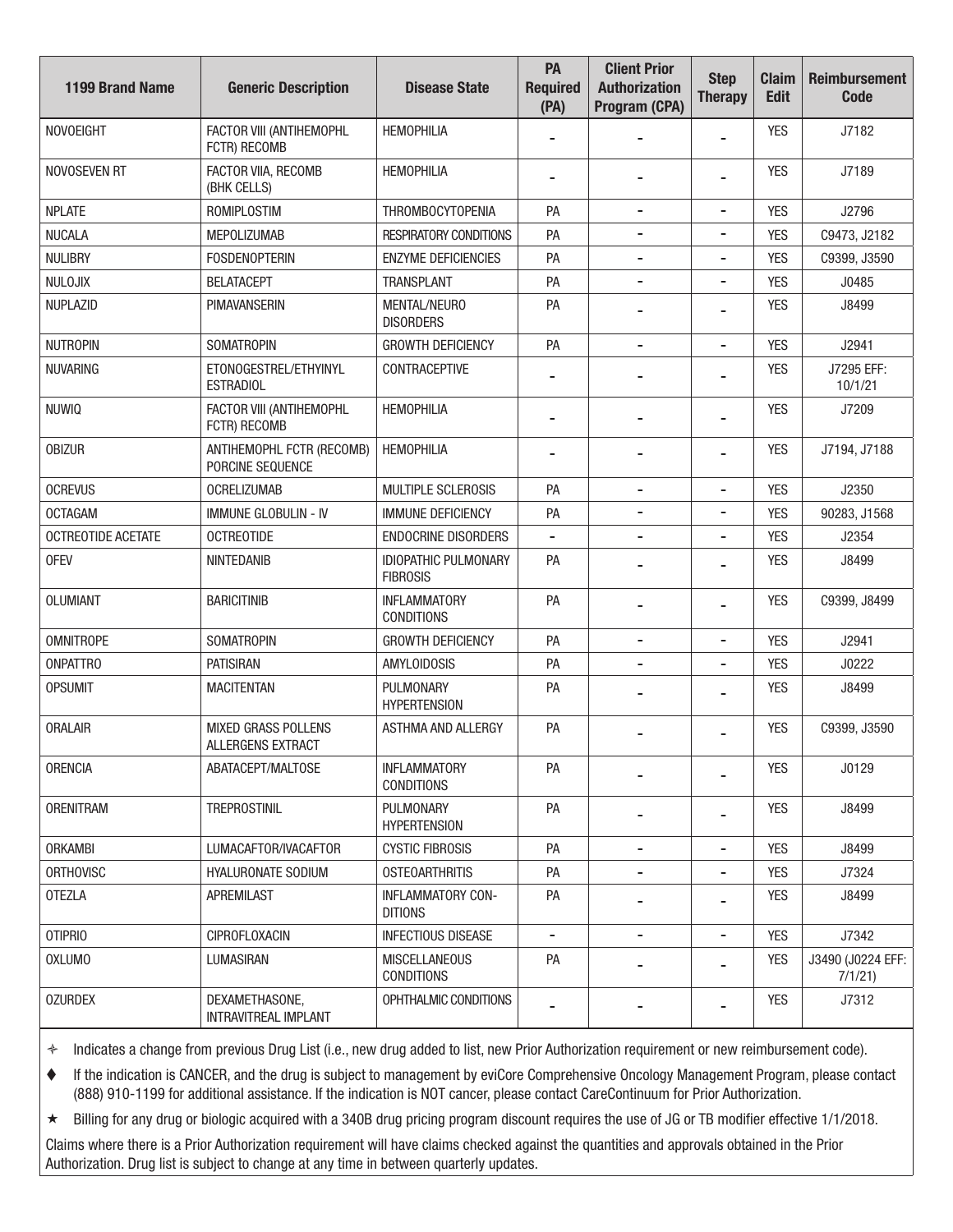| <b>1199 Brand Name</b>   | <b>Generic Description</b>                        | <b>Disease State</b>                         | PA<br><b>Required</b><br>(PA) | <b>Client Prior</b><br><b>Authorization</b><br>Program (CPA) | <b>Step</b><br><b>Therapy</b> | <b>Claim</b><br><b>Edit</b> | <b>Reimbursement</b><br><b>Code</b> |
|--------------------------|---------------------------------------------------|----------------------------------------------|-------------------------------|--------------------------------------------------------------|-------------------------------|-----------------------------|-------------------------------------|
| <b>PALYNZIQ</b>          | <b>PEGVALIASE</b>                                 | METABOLIC DISORDER                           | PA                            |                                                              | $\overline{a}$                | <b>YES</b>                  | C9399, J3590                        |
| PANZYGA                  | <b>IMMUNE GLOBULIN - IV</b>                       | <b>IMMUNE DEFICIENCY</b>                     | PA                            | $\overline{\phantom{a}}$                                     | $\overline{\phantom{a}}$      | <b>YES</b>                  | 90283, J1599                        |
| PARAGARD                 | <b>INTRAUTERINE COPPER IUD</b>                    | <b>CONTRACEPTIVE</b>                         |                               |                                                              | $\blacksquare$                | <b>YES</b>                  | J7300                               |
| <b>PARSABIV</b>          | ETELCALCETIDE                                     | HORMONAL<br><b>SUPPLEMENTATION</b>           |                               |                                                              |                               | <b>YES</b>                  | J0606                               |
| <b>PEGASYS ♦</b>         | PEGINTERFERON ALFA-2A                             | <b>HEPATITIS C</b>                           | PA                            | $\overline{\phantom{a}}$                                     | -                             | <b>YES</b>                  | S0145, J3590                        |
| <b>PEGINTRON ♦</b>       | PEGINTERFERON ALFA-2A                             | <b>HEPATITIS C</b>                           | PA                            | $\overline{\phantom{a}}$                                     | -                             | <b>YES</b>                  | S0148, J3590                        |
| PHENDIMETRAZINE          | PHENDIMETRAZINE                                   | <b>WEIGHT LOSS</b>                           | PA                            | -                                                            | -                             | <b>YES</b>                  | J3490                               |
| PHOTREXA                 | RIBOFLAVIN 5 PHOSPHATE                            | OPTHALMIC CONDITIONS                         | $\blacksquare$                | $\overline{\phantom{a}}$                                     | $\blacksquare$                | <b>YES</b>                  | J2787                               |
| PLEGRIDY                 | PEGINTERFERON BETA-1A                             | <b>MULTIPLE SCLEROSIS</b>                    | PA                            | -                                                            | -                             | <b>YES</b>                  | C9399, J3590                        |
| <b>PRALUENT</b>          | <b>ALIROCUMAB</b>                                 | <b>HYPERCHOLESTEROLEMIA</b>                  | PA                            | $\overline{\phantom{a}}$                                     | -                             | <b>YES</b>                  | C9399, J3590                        |
| PREGNYL                  | GONADOTROPIN, CHORIONIC                           | <b>ENDOCRINE DISORDERS</b>                   |                               |                                                              | $\overline{a}$                | <b>YES</b>                  | J0725                               |
| <b>PRIALT</b>            | ZICONOTIDE ACETATE                                | PAIN MANAGEMENT                              | $\overline{\phantom{a}}$      | $\overline{\phantom{a}}$                                     | $\blacksquare$                | <b>YES</b>                  | J2278                               |
| <b>PRIVIGEN</b>          | <b>IMMUNE GLOBULIN - IV</b>                       | <b>IMMUNE DEFICIENCY</b>                     | PA                            |                                                              | $\overline{a}$                | <b>YES</b>                  | 90283, J1459                        |
| PROBUPHINE IMPLANT       | <b>BUPRENORPHINE HCL</b>                          | <b>MISCELLANEOUS</b><br>SPECIALTY CONDITIONS |                               |                                                              |                               | <b>YES</b>                  | J0570                               |
| PROCRIT◆                 | EPOETIN ALFA                                      | BLOOD CELL DEFICIENCY                        | PA                            | $\blacksquare$                                               | $\overline{a}$                | <b>YES</b>                  | J0885, Q4081                        |
| PROFILNINE/PROFILNINE SD | FACTOR IX COMPLEX (HUMAN)                         | <b>HEMOPHILIA</b>                            |                               | $\overline{\phantom{a}}$                                     | $\blacksquare$                | <b>YES</b>                  | J7194                               |
| PROGESTERONE             | PROGESTERONE                                      | <b>ENDOCRINE DISORDERS</b>                   |                               |                                                              | -                             | <b>YES</b>                  | J2675                               |
| PROGRAF                  | <b>TACROLIMUS</b>                                 | <b>TRANSPLANT</b>                            | $\overline{\phantom{a}}$      | $\overline{\phantom{a}}$                                     | -                             | <b>YES</b>                  | J7507, J7525                        |
| PROLASTIN-C              | ALPHA-1-PROTEINASE INHIBITOR                      | <b>RESPIRATORY CONDITIONS</b>                | PA                            | -                                                            | $\overline{\phantom{a}}$      | <b>YES</b>                  | J0256                               |
| <b>PROLIA ♦</b>          | <b>DENOSUMAB</b>                                  | <b>OSTEOPOROSIS</b>                          | PA                            | $\overline{\phantom{a}}$                                     | -                             | <b>YES</b>                  | J0897                               |
| <b>PROMACTA</b>          | ELTROMBOPAG OLAMINE                               | <b>THROMBOCYTOPENIA</b>                      | PA                            |                                                              | -                             | <b>YES</b>                  | J8499                               |
| <b>PULMOZYME</b>         | <b>DEOXYRIBONUCLEASE</b>                          | <b>RESPIRATORY CONDITIONS</b>                | PA                            | $\overline{\phantom{a}}$                                     | -                             | <b>YES</b>                  | J7639                               |
| <b>QSYMIA</b>            | PHENTERMINE; TOPIRAMATE                           | <b>WEIGHT LOSS</b>                           | PA                            | -                                                            | -                             | <b>YES</b>                  | J8499                               |
| <b>RADICAVA</b>          | <b>EDAVARONE</b>                                  | AMYOTROPHIC LATERAL<br><b>SCLEROSIS</b>      | PA                            |                                                              | -                             | <b>YES</b>                  | J1301                               |
| <b>RAPAMUNE</b>          | <b>SIROLIMUS</b>                                  | <b>TRANSPLANT</b>                            | $\overline{\phantom{a}}$      | -                                                            | $\overline{\phantom{a}}$      | <b>YES</b>                  | J7520                               |
| <b>RAPIVAB</b>           | <b>PERAMIVIR</b>                                  | <b>ANTIVIRAL AGENTS</b>                      | $\blacksquare$                | $\blacksquare$                                               | -                             | <b>YES</b>                  | J2547                               |
| <b>REBETOL</b>           | RIBAVIRIN                                         | <b>HEPATITIS C</b>                           | PA                            |                                                              |                               | <b>YES</b>                  | J8499                               |
| <b>REBIF</b>             | INTERFERON BETA-1A/ALBUMIN                        | <b>MULTIPLE SCLEROSIS</b>                    | PA                            | $\overline{\phantom{a}}$                                     | -                             | <b>YES</b>                  | Q3028                               |
| <b>REBINYN</b>           | FACTOR IX (ANTIHEMOPHILIC<br>FACTOR, RECOMBINANT) | <b>HEMOPHILIA</b>                            | ۰                             | -                                                            | -                             | <b>YES</b>                  | J7203                               |
| <b>REBLOZYL◆</b>         | LUSPATERCEPT-AAMT                                 | <b>BLOOD MODIFYING</b>                       | PA                            | $\overline{\phantom{a}}$                                     | -                             | <b>YES</b>                  | J0896                               |
| <b>RECLAST</b>           | ZOLEDRONIC ACID                                   | <b>OSTEOPOROSIS</b>                          | PA                            | -                                                            | -                             | <b>YES</b>                  | J3489                               |
| <b>RECOMBINATE</b>       | FACTOR VIII (ANTIHEMOPHL<br>FCTR) RECOMB          | <b>HEMOPHILIA</b>                            |                               |                                                              |                               | <b>YES</b>                  | J7192                               |
| <b>REMICADE</b>          | <b>INFLIXIMAB</b>                                 | <b>INFLAMMATORY</b><br><b>CONDITIONS</b>     | PA                            |                                                              |                               | YES                         | J1745                               |

 If the indication is CANCER, and the drug is subject to management by eviCore Comprehensive Oncology Management Program, please contact (888) 910-1199 for additional assistance. If the indication is NOT cancer, please contact CareContinuum for Prior Authorization.

Billing for any drug or biologic acquired with a 340B drug pricing program discount requires the use of JG or TB modifer effective 1/1/2018.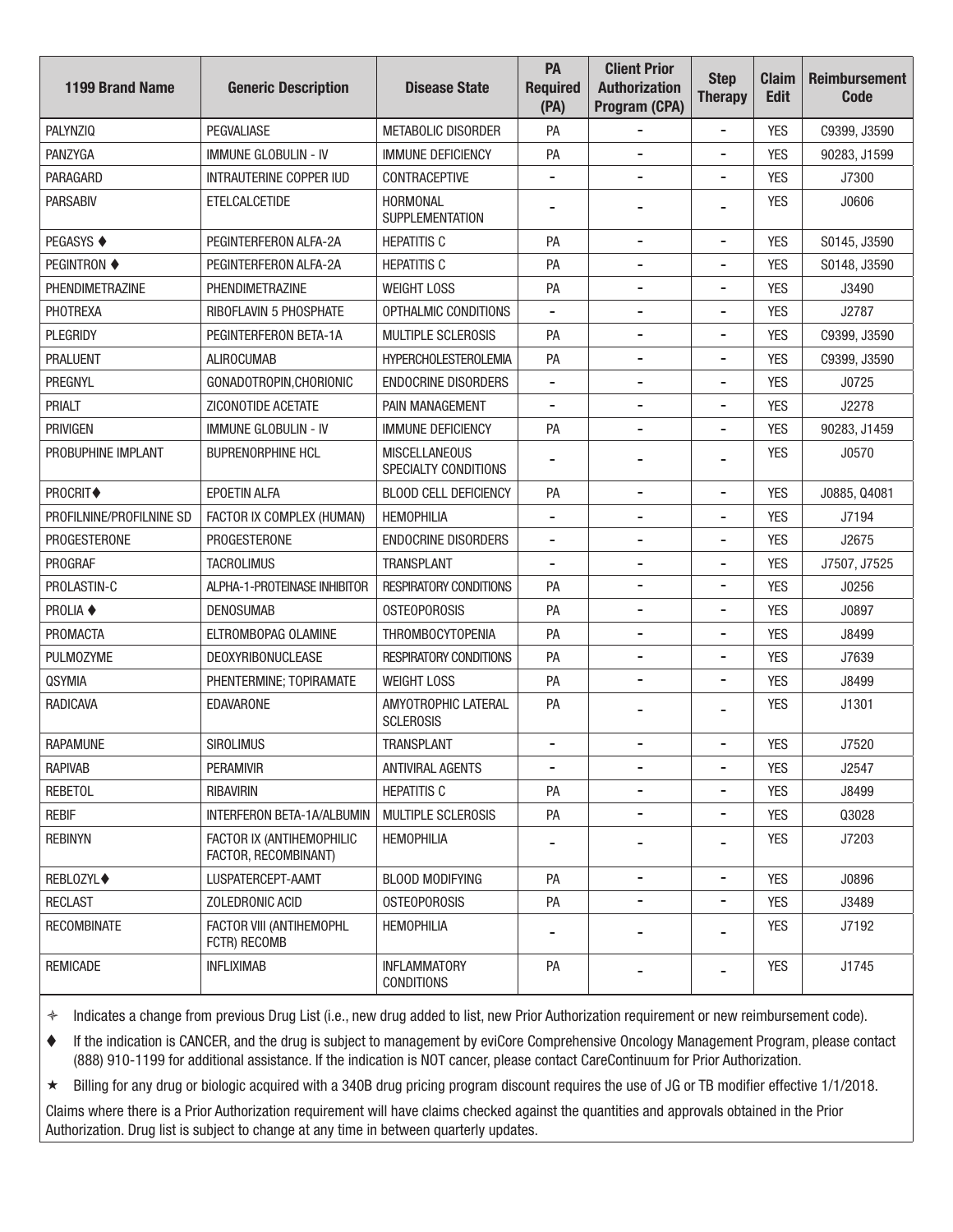| <b>1199 Brand Name</b>  | <b>Generic Description</b>                         | <b>Disease State</b>                      | PA<br><b>Required</b><br>(PA) | <b>Client Prior</b><br><b>Authorization</b><br>Program (CPA) | <b>Step</b><br><b>Therapy</b> | <b>Claim</b><br><b>Edit</b> | <b>Reimbursement</b><br><b>Code</b> |
|-------------------------|----------------------------------------------------|-------------------------------------------|-------------------------------|--------------------------------------------------------------|-------------------------------|-----------------------------|-------------------------------------|
| <b>REMODULIN</b>        | TREPROSTINIL SODIUM                                | PULMONARY<br><b>HYPERTENSION</b>          | PA                            |                                                              |                               | <b>YES</b>                  | J3285                               |
| <b>RENFLEXIS</b>        | INFLIXIMAB - abda                                  | <b>INFLAMMATORY</b><br><b>CONDITIONS</b>  | PA                            |                                                              |                               | <b>YES</b>                  | Q5104                               |
| <b>REPATHA</b>          | <b>EVOLOCUMAB</b>                                  | <b>HYPERCHOLESTEROLEMIA</b>               | PA                            | $\overline{\phantom{a}}$                                     | -                             | <b>YES</b>                  | C9399, J3590                        |
| <b>RETACRIT◆</b>        | <b>EPOETIN ALFA</b>                                | <b>BLOOD CELL DEFICIENCY</b>              | PA                            |                                                              | $\overline{a}$                | <b>YES</b>                  | Q5105, Q5106                        |
| <b>RETAVASE</b>         | <b>PERAMIVIR</b>                                   | <b>VIRAL INFECTIONS</b>                   |                               | $\overline{a}$                                               | $\blacksquare$                | <b>YES</b>                  | J2993                               |
| <b>REVATIO</b>          | <b>SILDENAFIL CITRATE</b>                          | PULMONARY<br><b>HYPERTENSION</b>          | PA                            |                                                              |                               | <b>YES</b>                  | J3490, J8499                        |
| RIABNI◆                 | RITUXIMAB-ARRX                                     | <b>INFLAMMATORY</b><br><b>CONDITIONS</b>  | PA                            | -                                                            |                               | <b>YES</b>                  | C9399, J3590<br>(Q5123 EFF: 7/1/21) |
| <b>RIASTAP</b>          | <b>FIBRINOGEN</b>                                  | <b>HEMATOLOGY</b>                         | $\overline{\phantom{a}}$      | $\overline{\phantom{a}}$                                     | $\qquad \qquad \blacksquare$  | <b>YES</b>                  | J7178                               |
| <b>RIBAPAK</b>          | <b>RIBAVIRIN</b>                                   | <b>HEPATITIS C</b>                        | PA                            | $\overline{\phantom{a}}$                                     | -                             | <b>YES</b>                  | J8499                               |
| <b>RIBAVIRIN</b>        | <b>RIBAVIRIN</b>                                   | <b>HEPATITIS C</b>                        | PA                            | -                                                            | $\blacksquare$                | <b>YES</b>                  | J8499                               |
| <b>RITUXAN ♦</b>        | <b>RITUXIMAB</b>                                   | <b>INFLAMMATORY</b><br><b>CONDITIONS</b>  | PA                            |                                                              |                               | <b>YES</b>                  | J9312                               |
| <b>RIXUBIS</b>          | FACTOR IX, (ANTIHEMOPHILIC<br>FACTOR, RECOMBINANT) | <b>HEMOPHILIA</b>                         | $\blacksquare$                | -                                                            | $\overline{a}$                | <b>YES</b>                  | J7200                               |
| <b>RUCONEST</b>         | C1 ESTERASE INHIBITOR                              | <b>HEREDITARY ANGIOEDEMA</b>              | PA                            |                                                              | $\blacksquare$                | <b>YES</b>                  | J0596                               |
| RUXIENCE◆               | RITUXIMAB-PVVR                                     | <b>INFLAMMATORY</b><br><b>CONDITIONS</b>  | PA                            |                                                              | $\overline{\phantom{0}}$      | <b>YES</b>                  | Q5119                               |
| <b>SAIZEN</b>           | <b>SOMATROPIN</b>                                  | <b>GROWTH DEFICIENCY</b>                  | PA                            | $\overline{\phantom{a}}$                                     | $\qquad \qquad \blacksquare$  | <b>YES</b>                  | J2941                               |
| <b>SANDOSTATIN♦</b>     | <b>OCTREOTIDE</b>                                  | <b>ENDOCRINE DISORDERS</b>                | $\overline{\phantom{a}}$      | $\overline{\phantom{a}}$                                     | -                             | <b>YES</b>                  | J2354                               |
| <b>SANDOSTATIN LAR◆</b> | <b>OCTREOTIDE</b>                                  | <b>ENDOCRINE DISORDERS</b>                |                               | $\overline{a}$                                               | -                             | <b>YES</b>                  | J2353                               |
| SAPHNELO +              | ANIFROLUMAB-FNIA                                   | <b>LUPUS</b>                              | PA                            | $\overline{\phantom{a}}$                                     | $\overline{a}$                | <b>YES</b>                  | C9399, J3590                        |
| <b>SAXENDA</b>          | <b>LIRAGLUTIDE</b>                                 | <b>WEIGHT LOSS</b>                        | PA                            |                                                              | $\blacksquare$                | <b>YES</b>                  | J3490                               |
| <b>SCENESSE</b>         | <b>AFAMELANOTIDE</b>                               | <b>MISCELLANEOUS</b><br><b>CONDITIONS</b> | PA                            |                                                              |                               | <b>YES</b>                  | J3490, (J7352<br>EFF: 1/1/21)       |
| <b>SEROSTIM</b>         | <b>SOMATROPIN</b>                                  | <b>GROWTH DEFICIENCY</b>                  | PA                            | $\qquad \qquad -$                                            | $\blacksquare$                | <b>YES</b>                  | J2941                               |
| <b>SEVENFACT</b>        | FACTOR VIIA RECOMBINANT                            | <b>HEMOPHILIA</b>                         |                               | $\overline{\phantom{a}}$                                     | $\qquad \qquad \blacksquare$  | YES                         | J7212                               |
| <b>SIGNIFOR LAR</b>     | PASIREOTIDE DIASPARTATE INJ                        | <b>ENDOCRINE DISORDERS</b>                | PA                            | -                                                            | $\qquad \qquad \blacksquare$  | <b>YES</b>                  | C9454, J2502                        |
| SILDENAFIL CITRATE      | SILDENAFIL CITRATE                                 | PULMONARY<br><b>HYPERTENSION</b>          | PA                            |                                                              |                               | <b>YES</b>                  | J3490, J8499                        |
| SILIQ                   | <b>BRODALUMAB</b>                                  | <b>INFLAMMATORY</b><br><b>CONDITIONS</b>  | PA                            |                                                              |                               | <b>YES</b>                  | C9399                               |
| <b>SIMPONI</b>          | <b>GOLIMUMAB</b>                                   | <b>INFLAMMATORY</b><br><b>CONDITIONS</b>  | PA                            |                                                              | -                             | <b>YES</b>                  | C9399, J3590                        |
| SIMPONI ARIA            | <b>GOLIMUMAB</b>                                   | <b>INFLAMMATORY</b><br><b>CONDITIONS</b>  | PA                            | $\blacksquare$                                               |                               | <b>YES</b>                  | J1602                               |
| <b>SIMULECT</b>         | <b>BASILIXIMAB</b>                                 | <b>TRANSPLANT</b>                         | $\blacksquare$                | $\overline{\phantom{a}}$                                     | $\qquad \qquad \blacksquare$  | <b>YES</b>                  | J0480                               |
| <b>SINUVA</b>           | <b>MOMETASONE</b>                                  | <b>RESPIRATORY</b><br><b>CONDITIONS</b>   |                               |                                                              |                               | <b>YES</b>                  | J7402 (EFF:<br>4/1/21               |

 If the indication is CANCER, and the drug is subject to management by eviCore Comprehensive Oncology Management Program, please contact (888) 910-1199 for additional assistance. If the indication is NOT cancer, please contact CareContinuum for Prior Authorization.

Billing for any drug or biologic acquired with a 340B drug pricing program discount requires the use of JG or TB modifer effective 1/1/2018.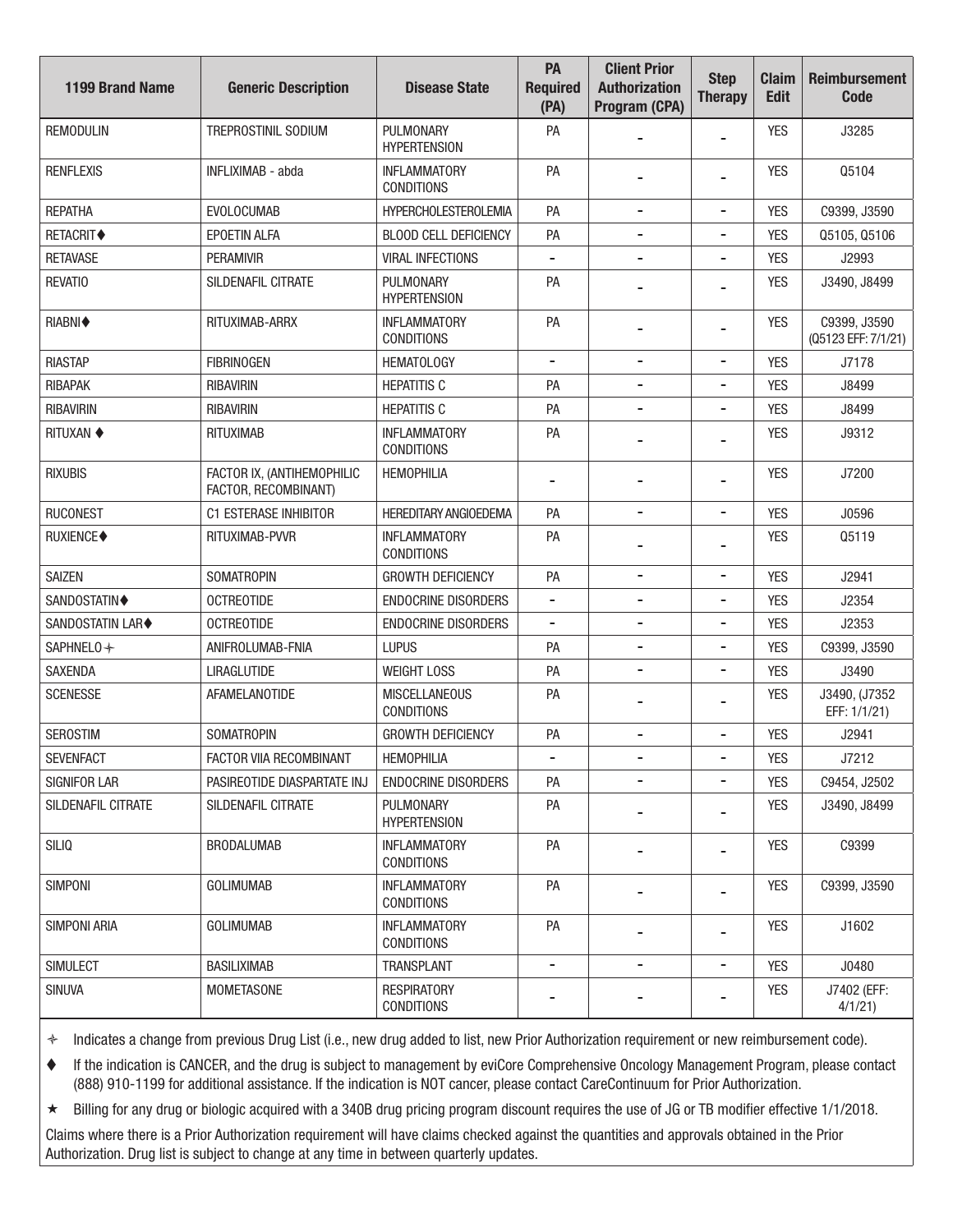| <b>1199 Brand Name</b>        | <b>Generic Description</b>             | <b>Disease State</b>                         | PA<br><b>Required</b><br>(PA) | <b>Client Prior</b><br><b>Authorization</b><br>Program (CPA) | <b>Step</b><br><b>Therapy</b> | <b>Claim</b><br><b>Edit</b> | <b>Reimbursement</b><br>Code  |
|-------------------------------|----------------------------------------|----------------------------------------------|-------------------------------|--------------------------------------------------------------|-------------------------------|-----------------------------|-------------------------------|
| <b>SKYLA</b>                  | LEVONORGESTREL                         | <b>CONTRACEPTIVE</b>                         |                               |                                                              | $\qquad \qquad \blacksquare$  | <b>YES</b>                  | J7301                         |
| <b>SKYRIZI</b>                | RISANKIZUMAB-RZAA                      | <b>INFLAMMATORY</b><br><b>CONDITIONS</b>     | PA                            |                                                              |                               | <b>YES</b>                  | C9399, J3590                  |
| <b>SOLESTA</b>                | DEXTRANOMER/HYALURONATE/<br><b>SOD</b> | <b>MISCELLANEOUS</b><br>SPECIALTY CONDITIONS | $\blacksquare$                | $\overline{\phantom{a}}$                                     | $\blacksquare$                | <b>YES</b>                  | L8605                         |
| <b>SOLIRIS</b>                | <b>ECULIZUMAB</b>                      | <b>BLOOD MODIFYING</b>                       | PA                            | $\blacksquare$                                               | $\blacksquare$                | <b>YES</b>                  | J1300                         |
| SOMATULINE DEPOT◆             | <b>LANREOTIDE ACETATE</b>              | <b>ENDOCRINE DISORDERS</b>                   |                               | $\overline{a}$                                               | $\blacksquare$                | <b>YES</b>                  | J1930                         |
| <b>SOVALDI</b>                | <b>SOFOSBUVIR</b>                      | <b>HEPATITIS C</b>                           | PA                            | $\overline{a}$                                               | $\overline{a}$                | <b>YES</b>                  | J8499                         |
| <b>SPINRAZA</b>               | <b>NUSINERSEN</b>                      | NEUROMUSCULAR<br><b>CONDITIONS</b>           |                               | <b>CPA</b>                                                   |                               | <b>YES</b>                  | J2326                         |
| <b>SPRAVATO</b>               | <b>ESKETAMINE</b>                      | <b>MISCELLANEOUS</b><br><b>CONDITIONS</b>    | PA                            | $\overline{\phantom{a}}$                                     | $\overline{\phantom{0}}$      | <b>YES</b>                  | J7799, (S0013<br>EFF: 1/1/21) |
| <b>STELARA</b>                | <b>USTEKINUMAB</b>                     | <b>INFLAMMATORY</b><br><b>CONDITIONS</b>     | PA                            |                                                              | $\blacksquare$                | <b>YES</b>                  | J3357                         |
| <b>STELARA IV</b>             | <b>USTEKINUMAB</b>                     | <b>INFLAMMATORY</b><br><b>CONDITIONS</b>     | PA                            | $\overline{a}$                                               |                               | <b>YES</b>                  | J3358                         |
| <b>STRENSIQ</b>               | <b>ASFOTASE ALFA</b>                   | <b>ENZYME DEFICIENCIES</b>                   | PA                            | $\overline{a}$                                               | $\blacksquare$                | <b>YES</b>                  | C9399, J3590                  |
| <b>SUPARTZ FX</b>             | <b>HYALURONATE SODIUM</b>              | <b>OSTEOARTHRITIS</b>                        | PA                            | $\overline{\phantom{a}}$                                     | -                             | <b>YES</b>                  | J7321                         |
| <b>SYMDEKO</b>                | TEZACAFTOR/IVACAFTOR                   | <b>CYSTIC FIBROSIS</b>                       | PA                            |                                                              | $\blacksquare$                | <b>YES</b>                  | J8499                         |
| <b>SYNAGIS</b>                | <b>PALIVIZUMAB</b>                     | <b>RSV PREVENTION</b>                        | PA                            | $\overline{\phantom{a}}$                                     | $\overline{a}$                | <b>YES</b>                  | 90378                         |
| <b>SYNERCID</b>               | QUINUPRISTIN/DALFOPRISTIN              | <b>ANTIBIOTICS</b>                           |                               |                                                              | $\blacksquare$                | <b>YES</b>                  | J2770                         |
| SYNOJOYNT+                    | SODIUM HYALURONATE                     | <b>OSTEOARTHRITIS</b>                        | PA                            | $\overline{\phantom{a}}$                                     | <b>ST</b>                     | <b>YES</b>                  | J7331                         |
| SYNVISC+                      | HYALURONATE SODIUM                     | <b>OSTEOARTHRITIS</b>                        | PA                            | $\overline{\phantom{a}}$                                     | <b>ST</b>                     | <b>YES</b>                  | J7325                         |
| SYNVISC-ONE+                  | HYALURONATE SODIUM                     | <b>OSTEOARTHRITIS</b>                        | PA                            | $\overline{a}$                                               | <b>ST</b>                     | <b>YES</b>                  | J7325                         |
| <b>TACROLIMUS</b>             | <b>TACROLIMUS</b>                      | <b>TRANSPLANT</b>                            |                               | $\overline{a}$                                               | $\overline{a}$                | <b>YES</b>                  | J7507                         |
| <b>TADALAFIL</b>              | <b>TADALAFIL</b>                       | PULMONARY<br><b>HYPERTENSION</b>             | PA                            |                                                              |                               | <b>YES</b>                  | J8499                         |
| <b>TAKHZYRO</b>               | <b>LANADELUMAB</b>                     | <b>HEREDITARY ANGIOEDEMA</b>                 | PA                            |                                                              | ۰                             | <b>YES</b>                  | J0593                         |
| <b>TALTZ</b>                  | <b>IXEKIZUMAB</b>                      | <b>INFLAMMATORY</b><br><b>CONDITIONS</b>     | PA                            |                                                              |                               | <b>YES</b>                  | C9399                         |
| <b>TAVALISSE</b>              | <b>FOSTAMATINIB</b>                    | THROMBOCYTOPENIA                             | PA                            | $\overline{a}$                                               |                               | <b>YES</b>                  | J8499                         |
| <b>TECFIDERA</b>              | DIMETHYL FUMARATE                      | <b>MULTIPLE SCLEROSIS</b>                    | PA                            | $\overline{\phantom{a}}$                                     | $\overline{a}$                | <b>YES</b>                  | J8499                         |
| <b>TEFLARO</b>                | <b>CEFTAROLINE</b>                     | <b>INFECTIOUS DISEASE</b>                    |                               |                                                              |                               | <b>YES</b>                  | J0712                         |
| <b>TEGSEDI</b>                | <b>INOTERSEN</b>                       | <b>AMYLOIDOSIS</b>                           | PA                            | $\overline{\phantom{a}}$                                     | -                             | <b>YES</b>                  | C9399, J3490                  |
| <b>TEPEZZA</b>                | TEPROTUMUMAB-TRBW                      | OPHTHALMIC CONDITIONS                        | PA                            | -                                                            | $\overline{\phantom{a}}$      | <b>YES</b>                  | J3241                         |
| <b>TESTOPEL</b>               | <b>TESTOSTERONE PELLET</b>             | <b>ENDOCRINE DISORDERS</b>                   | PA                            | $\overline{\phantom{a}}$                                     | -                             | <b>YES</b>                  | J3490, S0189                  |
| <b>TESTOSTERONE ENANTHATE</b> | <b>TESTOSTERONE ENANTHATE</b>          | ENDOCRINE DISORDERS                          | PA                            |                                                              | $\overline{a}$                | <b>YES</b>                  | J3121                         |
| <b>THYMOGLOBULIN</b>          | LYMPHOCYTE IMMUNE GLOBULIN             | <b>TRANSPLANT</b>                            | $\overline{\phantom{a}}$      | $\overline{\phantom{a}}$                                     | -                             | <b>YES</b>                  | J7511                         |
| <b>TOBI</b>                   | <b>TOBRAMYCIN</b>                      | <b>RESPIRATORY CONDITIONS</b>                |                               |                                                              | -                             | <b>YES</b>                  | J3535, J7682                  |
| <b>TRACLEER</b>               | <b>BOSENTAN</b>                        | <b>PULMONARY</b><br><b>HYPERTENSION</b>      | PA                            |                                                              |                               | <b>YES</b>                  | J8499                         |

 If the indication is CANCER, and the drug is subject to management by eviCore Comprehensive Oncology Management Program, please contact (888) 910-1199 for additional assistance. If the indication is NOT cancer, please contact CareContinuum for Prior Authorization.

Billing for any drug or biologic acquired with a 340B drug pricing program discount requires the use of JG or TB modifer effective 1/1/2018.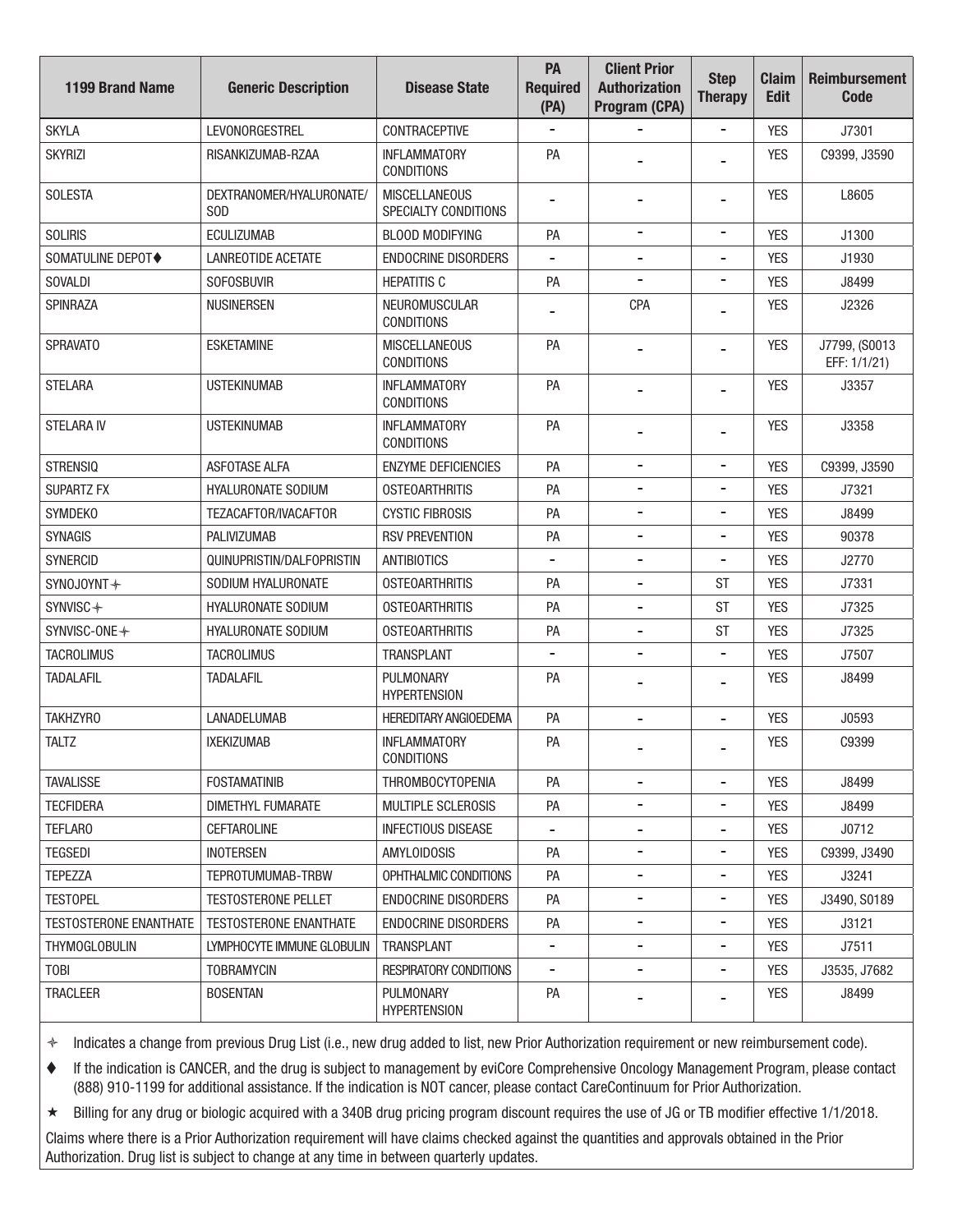| <b>1199 Brand Name</b> | <b>Generic Description</b>                            | <b>Disease State</b>                         | PA<br><b>Required</b><br>(PA) | <b>Client Prior</b><br><b>Authorization</b><br>Program (CPA) | <b>Step</b><br><b>Therapy</b> | <b>Claim</b><br><b>Edit</b> | <b>Reimbursement</b><br><b>Code</b> |
|------------------------|-------------------------------------------------------|----------------------------------------------|-------------------------------|--------------------------------------------------------------|-------------------------------|-----------------------------|-------------------------------------|
| <b>TREMFYA</b>         | <b>GUSELKUMAB</b>                                     | <b>INFLAMMATORY</b><br><b>CONDITIONS</b>     | PA                            |                                                              | $\overline{\phantom{a}}$      | <b>YES</b>                  | J1628                               |
| <b>TRETTEN</b>         | FACTOR XIII A-SUBUNIT,<br>(RECOMBINANT)               | <b>HEMOPHILIA</b>                            |                               | $\blacksquare$                                               | $\overline{a}$                | <b>YES</b>                  | J7181                               |
| TRILURON+              | SODIUM HYALURONATE                                    | <b>OSTEOARTHRITIS</b>                        | PA                            | $\overline{\phantom{a}}$                                     | <b>ST</b>                     | <b>YES</b>                  | J7332                               |
| <b>TRIPTODUR</b>       | <b>TRIPTORELIN</b>                                    | <b>MISCELLANEOUS</b><br><b>CONDITIONS</b>    | PA                            |                                                              | $\overline{a}$                | <b>YES</b>                  | J3316                               |
| TRIVISC+               | <b>HYALURONATE SODIUM</b>                             | <b>OSTEOARTHRITIS</b>                        | PA                            | $\overline{\phantom{a}}$                                     | <b>ST</b>                     | <b>YES</b>                  | J7329                               |
| TROGARZO               | <b>IBALIZUMAB</b>                                     | <b>HIV</b>                                   | PA                            |                                                              | $\overline{a}$                | <b>YES</b>                  | J1746                               |
| <b>TRUXIMA ◆</b>       | <b>RITUXIMAB - ABBS</b>                               | <b>INFLAMMATORY</b><br><b>CONDITIONS</b>     | PA                            |                                                              | -                             | <b>YES</b>                  | Q5115                               |
| <b>TYGACIL</b>         | <b>TIGECYCLINE</b>                                    | <b>ANTIBIOTICS</b>                           | $\overline{\phantom{a}}$      | $\overline{\phantom{a}}$                                     | $\overline{\phantom{a}}$      | <b>YES</b>                  | J3243                               |
| <b>TYMLOS</b>          | ABALOPARATIDE                                         | <b>OSTEOPOROSIS</b>                          | PA                            | $\overline{a}$                                               | -                             | <b>YES</b>                  | C9399                               |
| <b>TYSABRI</b>         | <b>NATALIZUMAB</b>                                    | <b>MULTIPLE SCLEROSIS</b>                    | PA                            | $\blacksquare$                                               | -                             | <b>YES</b>                  | J2323                               |
| TYVAS0                 | TREPROSTINIL (TYVASO)                                 | PULMONARY<br><b>HYPERTENSION</b>             | PA                            |                                                              | $\blacksquare$                | <b>YES</b>                  | J7686                               |
| <b>ULTOMIRIS</b>       | RAVULIZUMAB-CWVZ                                      | <b>BLOOD MODIFYING</b>                       | PA                            | $\overline{\phantom{a}}$                                     | $\overline{\phantom{a}}$      | <b>YES</b>                  | J1303                               |
| <b>UPLIZNA</b>         | INEBILIZUMAB-CWVZ                                     | <b>MISCELLANEOUS</b><br><b>CONDITIONS</b>    | PA                            |                                                              | $\overline{a}$                | <b>YES</b>                  | J3590 (J1823 Eff:<br>1/1/21         |
| <b>UPTRAVI</b>         | <b>SELEXIPAG</b>                                      | PULMONARY<br><b>HYPERTENSION</b>             | PA                            |                                                              | -                             | <b>YES</b>                  | J8499                               |
| <b>VAPRISOL</b>        | CONIVAPTAN HYDROCHLORIDE                              | <b>HORMONAL</b><br><b>SUPPLEMENTATION</b>    |                               |                                                              | -                             | <b>YES</b>                  | C9488                               |
| <b>VELETRI</b>         | EPOPROSTENOL NA                                       | PULMONARY<br><b>HYPERTENSION</b>             | PA                            | $\blacksquare$                                               | -                             | <b>YES</b>                  | J1325                               |
| <b>VENTAVIS</b>        | <b>ILOPROST</b>                                       | PULMONARY<br><b>HYPERTENSION</b>             | PA                            |                                                              |                               | <b>YES</b>                  | Q4074                               |
| <b>VIEKIRA PAK</b>     | OMBITASVIR, PARITAPREVIR,<br>AND RITONAVIR; DASABUVIR | <b>HEPATITIS C</b>                           | PA                            | $\blacksquare$                                               | -                             | <b>YES</b>                  | J8499                               |
| VIMIZIM                | <b>ELOSULFASE ALFA</b>                                | <b>ENZYME DEFICIENCIES</b>                   |                               | <b>CPA</b>                                                   | -                             | <b>YES</b>                  | C9022, J1322                        |
| $VISCO-3+$             | HYALURONATE SODIUM                                    | <b>OSTEOARTHRITIS</b>                        | PA                            |                                                              | <b>ST</b>                     | <b>YES</b>                  | J7321 (EFF:<br>4/1/21               |
| <b>VISUDYNE</b>        | <b>VERTEPORFIN</b>                                    | OPHTHALMIC CONDITIONS                        | $\overline{\phantom{a}}$      | $\overline{\phantom{a}}$                                     | $\overline{\phantom{a}}$      | <b>YES</b>                  | J3396                               |
| <b>VIVITROL</b>        | NALTREXONE MICROSPHERES                               | <b>MISCELLANEOUS CNS</b><br><b>DISORDERS</b> |                               |                                                              |                               | <b>YES</b>                  | J2315                               |
| <b>VONVENDI</b>        | VON WILLEBRAND FACTOR<br>(RECOMBINANT)                | <b>HEMOPHILIA</b>                            |                               |                                                              |                               | <b>YES</b>                  | J7179                               |
| <b>VOSEVI</b>          | SOFOSBUVIR; VELPATASVIR;<br><b>VOXILAPREVIR</b>       | <b>HEPATITIS C</b>                           | PA                            |                                                              | $\overline{\phantom{a}}$      | <b>YES</b>                  | J8499                               |
| <b>VPRIV</b>           | <b>VELAGLUCERASE ALFA</b>                             | <b>ENZYME DEFICIENCIES</b>                   | $\overline{\phantom{a}}$      | <b>CPA</b>                                                   | $\blacksquare$                | <b>YES</b>                  | J3385                               |
| <b>VYEPTI</b>          | EPTINEZUMAB-JJMR                                      | <b>MISCELLANEOUS</b><br><b>CONDITIONS</b>    | PA                            |                                                              |                               | YES                         | J3032                               |

 If the indication is CANCER, and the drug is subject to management by eviCore Comprehensive Oncology Management Program, please contact (888) 910-1199 for additional assistance. If the indication is NOT cancer, please contact CareContinuum for Prior Authorization.

Billing for any drug or biologic acquired with a 340B drug pricing program discount requires the use of JG or TB modifer effective 1/1/2018.